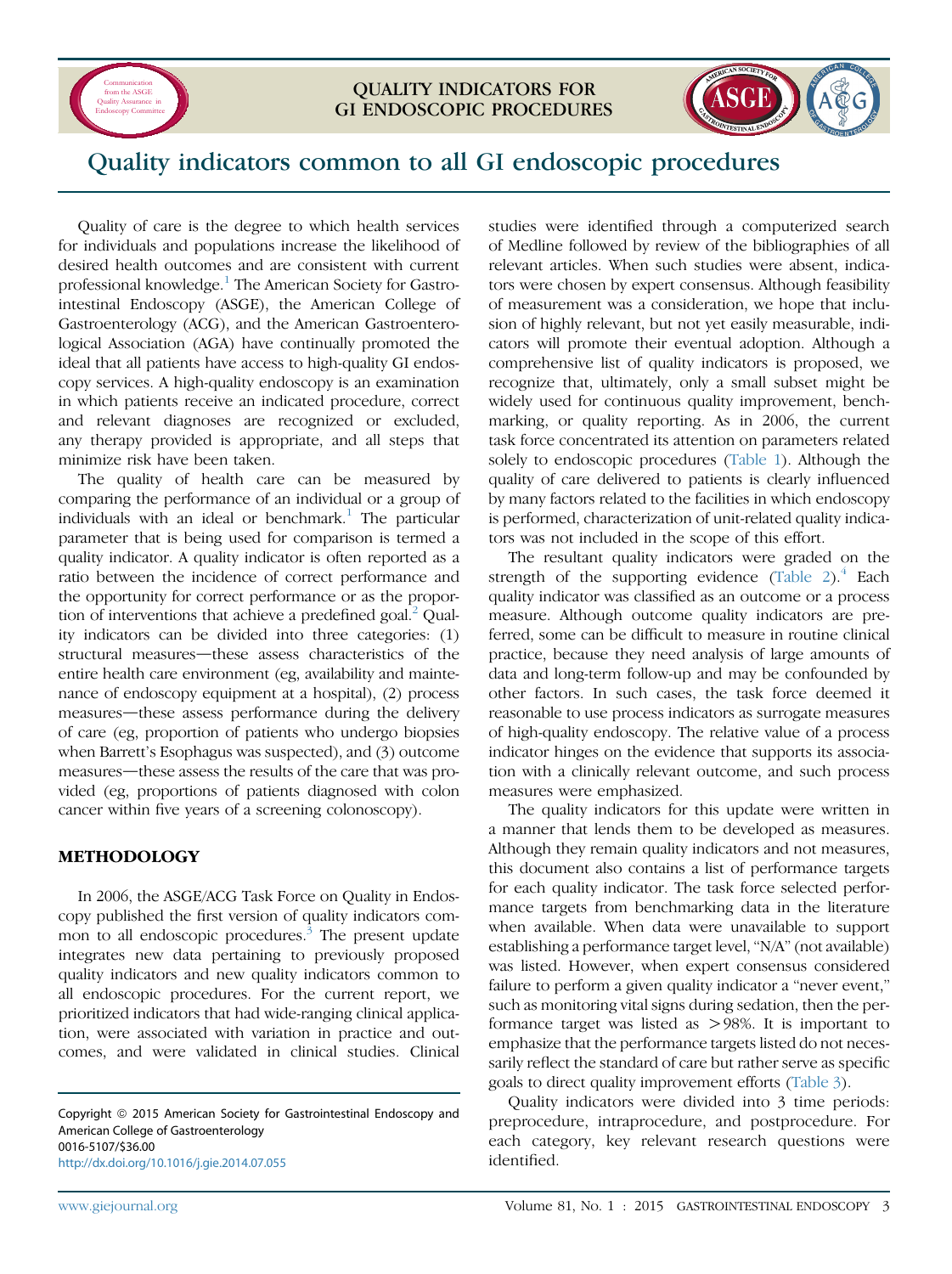<span id="page-1-0"></span>

| <b>ASGE representatives</b>                                                                                               | <b>ACG representatives</b>                               |
|---------------------------------------------------------------------------------------------------------------------------|----------------------------------------------------------|
| Jonathan Cohen, MD, FASGE, FACG, co-chair                                                                                 | Irving M. Pike, MD, FACG, FASGE, Co-chair                |
| New York University School of Medicine                                                                                    | John Muir Health                                         |
| New York, New York                                                                                                        | <b>Walnut Creek, CA</b>                                  |
| Mandeep S. Sawhney, MD, MS<br>Beth Israel Deaconess Medical Center and Harvard<br>Medical School<br>Boston, Massachusetts | Maged K. Rizk, MD<br>Cleveland Clinic<br>Cleveland, Ohio |
| Philip Schoenfeld, MD, MSED, MSc                                                                                          | Douglas Rex, MD, FACG                                    |
| University of Michigan                                                                                                    | Indiana University                                       |
| Ann Arbor, Michigan                                                                                                       | Indianapolis, Indiana                                    |
| Walter Park, MD                                                                                                           | Nicholas Shaheen, MD, MPH, FACG                          |
| <b>Stanford University</b>                                                                                                | University of North Carolina                             |
| Palo Alto, California                                                                                                     | Chapel Hill, North Carolina                              |
| John Lieb II, MD                                                                                                          | Douglas G. Adler, MD, FACG, FASGE                        |
| University of Pennsylvania                                                                                                | University of Utah                                       |
| Philadelphia, Pennsylvania                                                                                                | Salt Lake City, Utah                                     |
| Sachin Wani, MD                                                                                                           | Michael Wallace, MD                                      |
| University of Colorado                                                                                                    | Mayo Clinic                                              |
| Denver, Colorado                                                                                                          | Jacksonville, Florida                                    |

In order to guide continuous quality improvement efforts, the task force also recommended a high-priority subset of the indicators described, based on their clinical relevance and importance, on evidence that performance of the indicator varies significantly in clinical practice, and feasibility of measurement (a function of the number of procedures needed to obtain an accurate measurement with narrow confidence intervals and the ease of measurement). A useful approach for individual endoscopists is to first measure their performances with regard to these priority indicators. Quality improvement efforts would then move to different quality indicators if endoscopists are performing above recommended thresholds, or the employer and/or teaching center could institute corrective measures and remeasure performance of lowlevel performers.

# Preprocedure quality indicators

The preprocedure period includes all contact between members of the endoscopy team with the patient before the administration of sedation or insertion of the endoscope. Common issues for all endoscopic procedures during this period include: appropriate indication, informed consent, risk assessment, formulation of a sedation plan, management of prophylactic antibiotics and antithrombotic drugs, and timeliness of the procedure.

1. Frequency with which endoscopy is performed for an indication that is included in a published standard list of appropriate indications, and the indication is documented (priority indicator)

Level of evidence:  $1C +$ 

Performance target:  $>80\%$ 

Type of measure: process

Standard indications for endoscopy are listed in the ASGE Appropriate Use of GI Endoscopy guideline.<sup>[5](#page-12-0)</sup> An appropriate indication should be documented for each procedure, and, when it is not a standard indication listed in the current ASGE Appropriate Use of GI Endoscopy guideline, it should be justified in the documentation.

Discussion: In general, endoscopy is indicated when the information gained or the therapy provided will improve patient outcomes and is not indicated when the risks of the procedure outweigh any possible benefit to the patient. ASGE published a list of accepted indications for endoscopic procedures in  $2000^\circ$ . This list was determined by a review of published literature and expert consensus and was updated in 2012.<sup>[5](#page-12-0)</sup> There was little substantial change with regard to indications for EGD and colonoscopy in the update. Facilitation of cholangioscopy and pancreatoscopy were added as accepted indications for ERCP. Additional EUS indications were included, such as placement of fiducial markers, treatment of symptomatic pseudocysts, drug delivery, provision of access to the bile or pancreatic ducts, evaluation for chronic pancreatitis, perianal and perirectal disease, and screening patients at increased risk of pancreatic cancer. Studies have shown that when EGD and colonoscopy are done for appropriate indications, significantly more clinically relevant diagnoses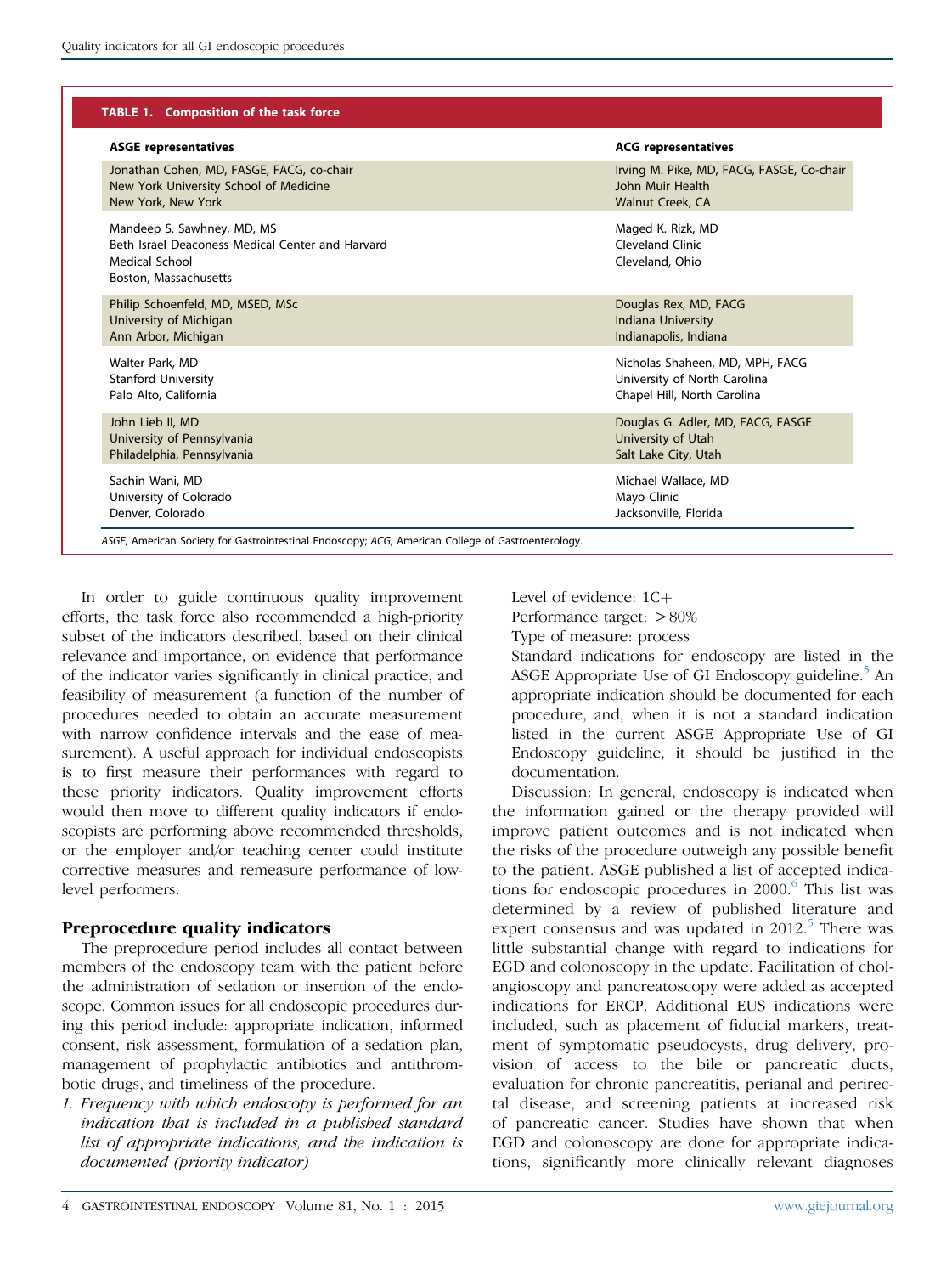<span id="page-2-0"></span>

| Grade of<br>recommendation | <b>Clarity of benefit</b> | Methodologic strength<br>supporting evidence                                                           | <b>Implications</b>                                                                                                           |
|----------------------------|---------------------------|--------------------------------------------------------------------------------------------------------|-------------------------------------------------------------------------------------------------------------------------------|
| 1A                         | Clear                     | Randomized trials without<br>important limitations                                                     | Strong recommendation; can be<br>applied to most clinical settings                                                            |
| 1B                         | Clear                     | Randomized trials with important<br>limitations (inconsistent results,<br>nonfatal methodologic flaws) | Strong recommendation; likely to<br>apply to most practice settings                                                           |
| $1C+$                      | Clear                     | Overwhelming evidence from<br>observational studies                                                    | Strong recommendation, can apply to most practice<br>settings in most situations                                              |
| 1 <sup>C</sup>             | Clear                     | Observational studies                                                                                  | Intermediate-strength recommendation,<br>may change when stronger evidence<br>is available                                    |
| 2A                         | Unclear                   | Randomized trials without<br>important limitations                                                     | Intermediate-strength recommendation; best action<br>may differ depending on circumstances<br>or patients' or societal values |
| 2B                         | Unclear                   | Randomized trials with important<br>limitations (inconsistent results,<br>nonfatal methodologic flaws) | Weak recommendation; alternative<br>approaches may be better under<br>some circumstances                                      |
| 2C                         | Unclear                   | <b>Observational studies</b>                                                                           | Very weak recommendation; alternative<br>approaches are likely to be better under<br>some circumstances                       |
| 3                          | Unclear                   | Expert opinion only                                                                                    | Weak recommendation, likely to change<br>as data becomes available                                                            |

are made.<sup>[7-9,10](#page-12-0)</sup> A quality improvement goal is to minimize the number of procedures without appropriate indications.

Open access endoscopy, where non-gastroenterologists schedule patients for endoscopy without prior consultation with the endoscopist is widely practiced. $11$  Most studies have shown that open access endoscopies are done for appropriate indications.<sup>[12,13](#page-12-0)</sup> A quality improvement goal is to establish processes that allow for feedback to referring physicians with regard to appropriateness of indication. Other quality improvements goals that are relevant to open access endoscopy include: availability of information about the procedure to patients in advance of the procedure, availability of clinical information to the endoscopist in advance of the procedure, reporting of endoscopic findings and recommendations to the referring physician, and establishment of appropriate follow-up.

2. Frequency with which informed consent is obtained and fully documented Level of evidence: 3 Performance target: > 98% Type of measure: process Consent should be obtained and documented for the procedure, except in cases of emergency, therapeutic

privilege, waiver, or legal mandate. Consent should include a discussion of the sedation plan and risks associated with sedation, indication for the procedure, description of the procedure, likely benefits, common adverse events, alternatives to the procedure, and patient prognosis if treatment is declined. If sedation for the procedure is provided by an anesthesia provider, then a separate consent obtained by that provider may be appropriate.

Discussion: Obtaining informed consent has several patient benefits. It facilitates a patient-centered process respecting patient autonomy and decision making. It allows the patient to receive the relevant information about the proposed procedure and to make an informed decision about whether or not to proceed with the recommended course of action. Finally, it provides the patient the opportunity to ask questions, increasing patient understanding and confidence in the health care team. ASGE guidelines on informed consent in endoscopy advise the endoscopist to obtain consent personally.<sup>[14](#page-12-0)</sup> Consent may be supplemented by anatomic diagrams, brochures, and videos and by information provided by nurses and other assistants. A consent form designed specifically for a particular procedure that contains all the essential elements of consent may facilitate a full discussion with the patient.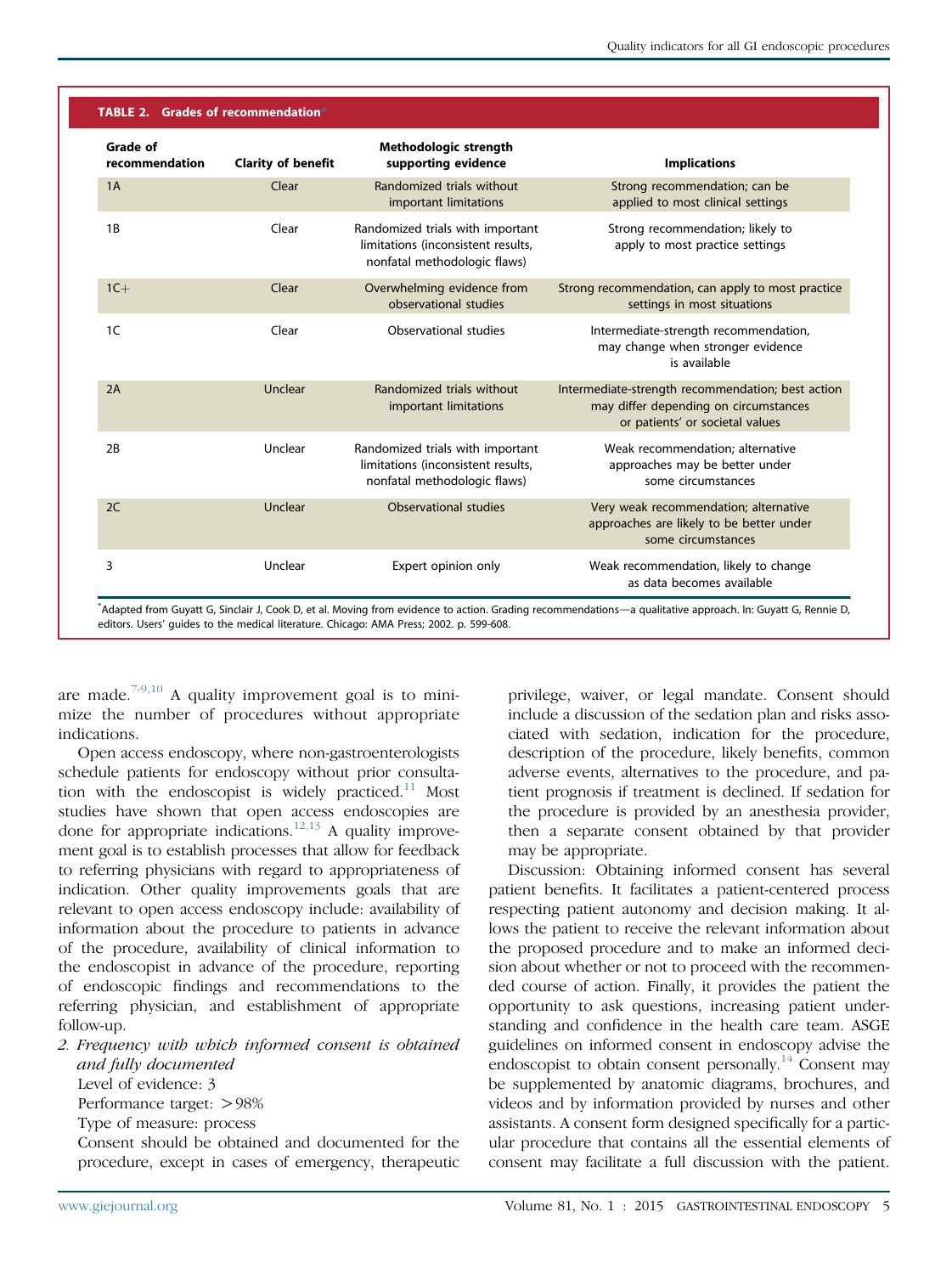<span id="page-3-0"></span>

| <b>Quality indicator</b>                                                                                                                                                                                  | Grade of<br>recommendation | Measure<br>type | Performance<br>target (%) |
|-----------------------------------------------------------------------------------------------------------------------------------------------------------------------------------------------------------|----------------------------|-----------------|---------------------------|
| Preprocedure                                                                                                                                                                                              |                            |                 |                           |
| 1. Frequency with which endoscopy is performed<br>for an indication that is included in a published<br>standard list of appropriate indications, and the<br>indication is documented (priority indicator) | $1C+$                      | Process         | > 80                      |
| 2. Frequency with which informed consent is<br>obtained and fully documented                                                                                                                              | 3                          | Process         | > 98                      |
| 3. Frequency with which preprocedure history and<br>directed physical examination are performed and<br>documented                                                                                         | 3                          | Process         | > 98                      |
| 4. Frequency with which risk for adverse events is<br>assessed and documented before sedation is<br>started                                                                                               | 3                          | <b>Process</b>  | > 98                      |
| 5. Frequency with which prophylactic antibiotics<br>are administered for appropriate indication<br>(priority indicator)                                                                                   | Varies                     | Process         | > 98                      |
| 6. Frequency with which a sedation plan is<br>documented                                                                                                                                                  | Varies                     | Process         | > 98                      |
| 7. Frequency with which management of<br>antithrombotic therapy is formulated and<br>documented before the procedure (priority<br>indicator)                                                              | 3                          | Process         | N/A                       |
| 8. Frequency with which a team pause is<br>conducted and documented                                                                                                                                       | 3                          | Process         | > 98                      |
| 9. Frequency with which endoscopy is performed<br>by an individual who is fully trained and<br>credentialed to perform that particular procedure                                                          | 3                          | Process         | > 98                      |
| Intraprocedure                                                                                                                                                                                            |                            |                 |                           |
| 10. Frequency with which photodocumentation is<br>performed                                                                                                                                               | 3                          | Process         | N/A                       |
| 11. Frequency with which patient monitoring<br>during sedation is performed and documented                                                                                                                | 3                          | Process         | > 98                      |
| 12. Frequency with which the doses and routes of<br>administration of all medications used during the<br>procedure are documented                                                                         | 3                          | Process         | > 98                      |
| 13. Frequency with which use of reversal agents is<br>documented                                                                                                                                          | 3                          | Process         | > 98                      |
| 14. Frequency with which procedure interruption<br>and premature termination because of<br>sedation-related issues is documented                                                                          | 3                          | Process         | > 98                      |
| Postprocedure                                                                                                                                                                                             |                            |                 |                           |
| 15. Frequency with which discharge from the<br>endoscopy unit according to predetermined<br>discharge criteria is documented                                                                              | 3                          | Process         | > 98                      |
| 16. Frequency with which patient instructions are<br>provided                                                                                                                                             | 3                          | Process         | > 98                      |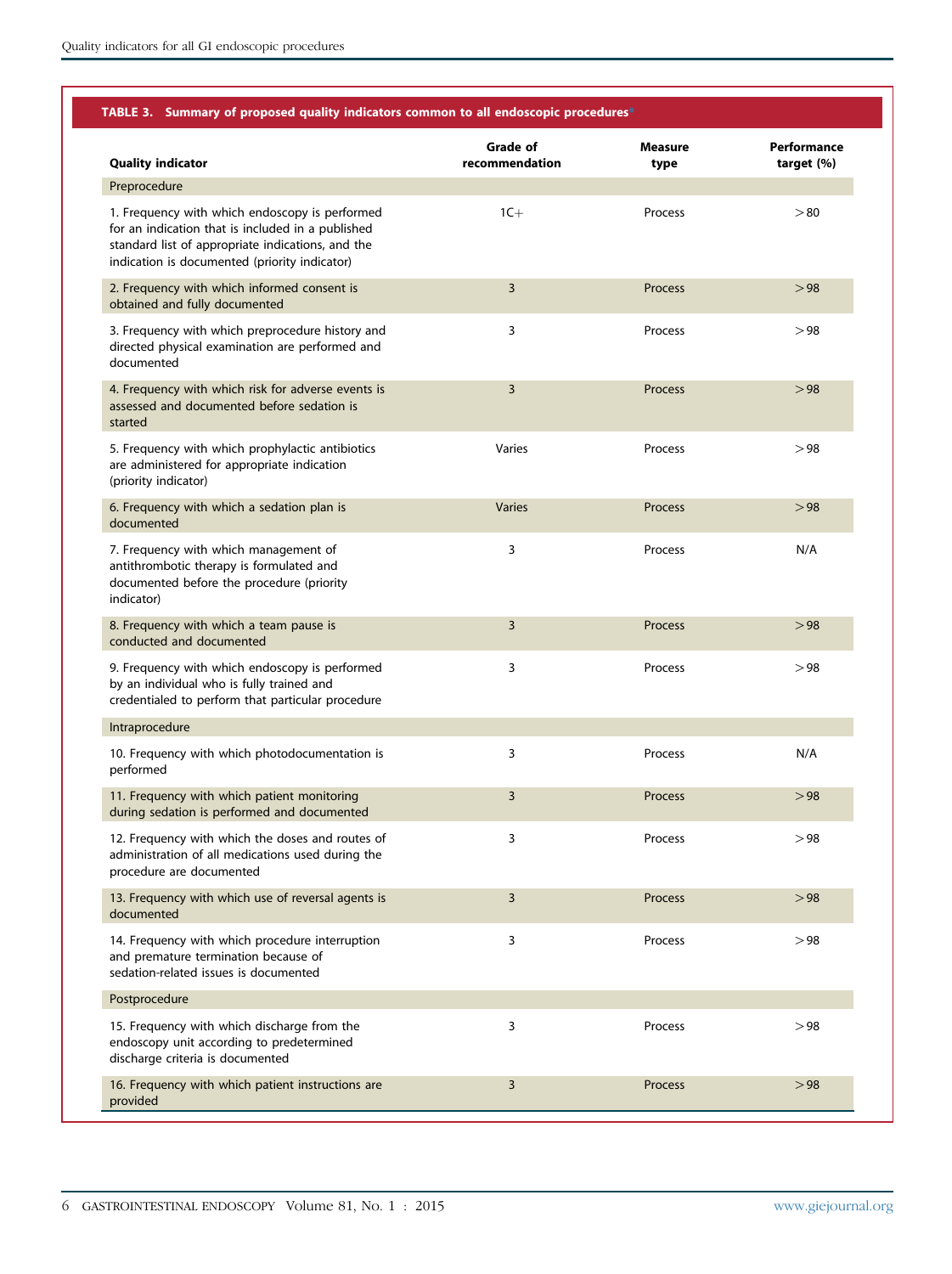<span id="page-4-0"></span>

| <b>Quality indicator</b>                                                                   | Grade of<br>recommendation | Measure<br>type | Performance<br>target (%) |
|--------------------------------------------------------------------------------------------|----------------------------|-----------------|---------------------------|
| 17. Frequency with which the plan for pathology<br>follow-up is specified and documented   | 3                          | Process         | > 98                      |
| 18. Frequency with which a complete procedure<br>report is created                         | 3                          | Process         | > 98                      |
| 19. Frequency with which adverse events are<br>documented                                  | 3                          | Process         | > 98                      |
| 20. Frequency with which adverse events occur                                              | 3                          | Outcome         | N/A                       |
| 21. Frequency with which postprocedure and late<br>adverse events occur and are documented | 3                          | Outcome         | N/A                       |
| 22. Frequency with which patient satisfaction data<br>are obtained                         | 3                          | Process         | N/A                       |
| 23. Frequency with which communication with<br>referring providers is documented           | 3                          | Process         | N/A                       |

 $N/A$ , Not available.

This list of potential quality indicators is meant to be a comprehensive list of measurable endpoints. It is not the intention of the task force that all endpoints be measures in every practice setting. In most cases, validation may be required before a given endpoint may be adopted universally.

These forms may be especially useful for high-risk and complex procedures. The quality of informed consent has been an important medicolegal issue in a majority of ERCP procedures that resulted in litigation.<sup>[15](#page-12-0)</sup> The optimal timing and location where informed consent is obtained is not known.

- 3. Frequency with which preprocedure history and directed physical examination are performed and documented
	- Level of evidence: 3

Performance target: > 98%

- Type of measure: process
- Before sedation, a directed preprocedure history and physical examination should be performed and documented.

Discussion: ASGE and the American Society of Anesthesiologists (ASA) recommend a preprocedure assessment that includes a health history and directed physical examination that are performed before the patient is sedated and before endoscopy.<sup>16-18</sup> The Centers for Medicare & Medicaid Services and some accrediting bodies may not allow for documentation of a current patient history and physical examination to be solely on the endoscopy report and, therefore, separate documentation may be required. The history should focus on indications for the procedure as well as conditions that may affect the performance and safety of the procedure. The history also should emphasize sedation-related issues including (1) abnormalities of major organ systems; (2) previous adverse events with sedation or anesthesia; (3) medication allergies, current medications, and potential medication interactions; and (4) history of tobacco, alcohol or substance use or abuse.

The history should include the timing and nature of the patient's last oral intake. Although there are limited data on the impact of fasting on the risk of pulmonary aspiration, patients are generally required to cease oral intake after midnight before sedation and endoscopy. According to ASA practice guidelines, patients should not consume clear liquids for 2 hours, milk for 6 hours, a light meal for 6 hours, or a meal with fried or fatty food for 8 hours before sedation[.19](#page-12-0) Patients with gastroparesis and achalasia may require a longer period of fasting to minimize risk of aspiration. The quantity of food consumed should be taken into consideration before determining actual period of fasting. Patients may take essential medications including bowel preparation before endoscopic procedures. A recent prospective observational study of colonoscopy patients demonstrated that residual volume of liquid in the stomach was minimal  $\ll$ 25 mL) and similar whether patients split the bowel preparation or consumed all of the bowel preparation on the eve-ning before the procedure.<sup>[20](#page-12-0)</sup>

4. Frequency with which risk for adverse events is assessed and documented before sedation is started Level of evidence: 3

Performance target: > 98%

Type of measure: process

Before sedation is begun, a risk assessment for sedationrelated adverse events is performed and documented. Stratification of patients by established methods such as the ASA score emphasizes the risk of sedationrelated adverse events. This information should be used for decision making with regard to proceeding or deferring the procedure or modifying the procedure and sedation plan.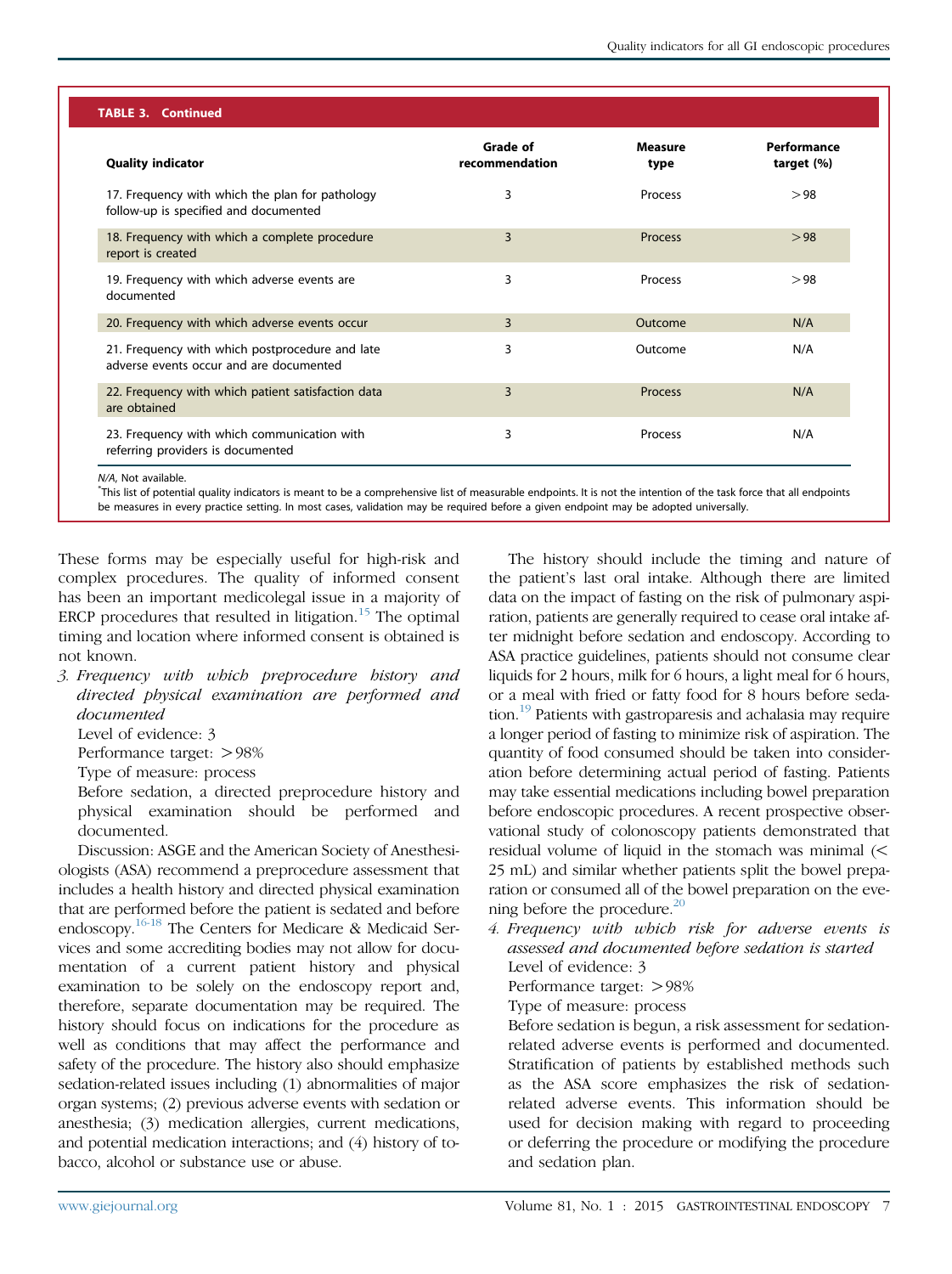Discussion: The most commonly used scoring systems for stratifying risk before endoscopic procedures are the ASA score and the Mallampati score. The ASA score considers comorbid conditions and ranks patients on a 1 to 5 scale (1, normal and healthy to 5, critically ill and at substantial risk of death within 24 hours). Large studies that used endoscopy databases have shown that ASA scores<sup>[21](#page-12-0)</sup> predict adverse events during endoscopy, primarily those that are related to sedation. The Mallampati score<sup>[22](#page-12-0)</sup> uses a visual analogue scale to assess the upper airway. An increasing score correlates with difficulty encountered in endotracheal intubation. This score has not been validated as a risk stratification tool for endoscopic procedures, but it has gained clinical relevance with widespread use of deep sedation and, hence, possible need for urgent airway management.

5. Frequency with which prophylactic antibiotics are administered for appropriate indication (priority indicator)

Level of evidence: varies by individual recommendation Performance target: > 98%

Type of measure: process

Prophylactic antibiotics are administered only for selected settings for which they are indicated.

Discussion: For most endoscopic procedures, prophylactic antibiotics are not indicated for prevention of bacterial endocarditis. ASGE updated its guidelines for the use of antibiotics before endoscopic procedures in  $2008.<sup>23</sup>$  $2008.<sup>23</sup>$  $2008.<sup>23</sup>$  These differ substantially from previous guidelines in that GI endoscopy is no longer considered to be a significant risk factor for bacterial endocarditis. Therefore, antibiotics to prevent bacterial endocarditis are not recommended, even for patients who are at highest risk for endocarditis. Antibiotics are not recommended for patients having: cardiac conditions, synthetic vascular grafts, or other nonvalvular cardiovascular devices undergoing any endoscopic procedure (grade of recommendation  $= 1C +$ ); biliary obstruction in the absence of cholangitis undergoing ERCP with anticipated complete drainage (grade of recommenda $tion = 1C$ ; solid lesions along the upper GI tract undergoing EUS-guided FNA (grade of recommendation  $= 1C$ ); and prosthetic joints undergoing any endoscopic procedure (grade of recommendation  $= 1C$ ).

Prophylactic antibiotics are recommended in the following instances: (1) ERCP in patients in whom incomplete biliary drainage is anticipated (eg, primary sclerosing cholangitis) (grade of recommendation  $= 2C$ ); (2) ERCP in patients with sterile pancreatic fluid collections that communicate with the pancreatic duct (eg, pseudocyst, necrosis) (grade of recommendation  $=$  3); (3) ERCP in patients with posttransplant biliary strictures (grade of recommendation =  $3$ ); (4) EUS-guided FNA in patients with cystic lesions along the GI tract (grade of recommendation  $= 1C$ ; (5) any endoscopic procedure in patients with cirrhosis and acute GI hemorrhage (grade of recommendation  $= 1B$ ); and (6) percutaneous gastrostomy tube placement in all patients (grade of recommendation  $=$  1A). Antibiotics may be indicated for ERCP if patients' clinical situations place them at higher risk of infection (eg, immune suppression, Caroli's disease). There are insufficient data to make recommendations for antibiotic prophylaxis for patients with solid lesions along the lower GI tract undergoing EUS-guided FNA.

The American Heart Association guidelines concur with ASGE guidelines and, in addition, recommend prophylactic antibiotics for the first 6 months for patients who have undergone systemic vascular grafts. $^{24}$  $^{24}$  $^{24}$  ASGE guidelines differ from the recommendations of the American Academy of Orthopedic Surgeons (AAOS), which indicate that antibiotic prophylaxis should be given to patients with prosthetic joints before any invasive procedure known to cause bacteremia.<sup>[25](#page-12-0)</sup> However, the AAOS recently changed its recommendations for patients with hip and knee prosthetic joint implants undergoing dental procedures, stating that the practitioner might consider discontinuing the practice of routinely prescribing prophylactic antibiotics.[25,26](#page-12-0) ASGE guidelines do not address patients undergoing peritoneal dialysis, but the International Society for Peritoneal Dialysis recommends antibiotic prophylaxis and that the abdomen be emptied of fluid before colonoscopy with polypectomy. $^{2}$ 

6. Frequency with which a sedation plan is documented Level of evidence: varies by individual recommendation Performance target: > 98%

Type of measure: process

Before sedation is administered, the intended level of sedation is specified as no sedation, minimal sedation, moderate sedation, deep sedation, or general anesthesia.

Discussion: Minimal sedation (or anxiolysis) is a druginduced state during which patients respond normally to verbal commands. Although cognitive function and physical coordination may be impaired, airway reflexes and ventilatory and cardiovascular functions are unaffected.

Moderate sedation (or conscious sedation) is a druginduced depression of consciousness during which patients respond purposefully to verbal commands, either alone or accompanied by light tactile stimulation. No interventions are required to maintain a patent airway, and spontaneous ventilation is adequate. Cardiovascular function is usually maintained.

Deep sedation is a drug-induced depression of consciousness during which patients cannot be easily aroused but respond purposefully after repeated or painful stimulation. The ability to independently maintain ventilatory function may be impaired. Patients may require assistance in maintaining a patent airway and spontaneous ventilation may be inadequate. Cardiovascular function is usually maintained.

General anesthesia is a drug-induced loss of consciousness during which patients cannot be aroused, even by painful stimulation. The ability to independently maintain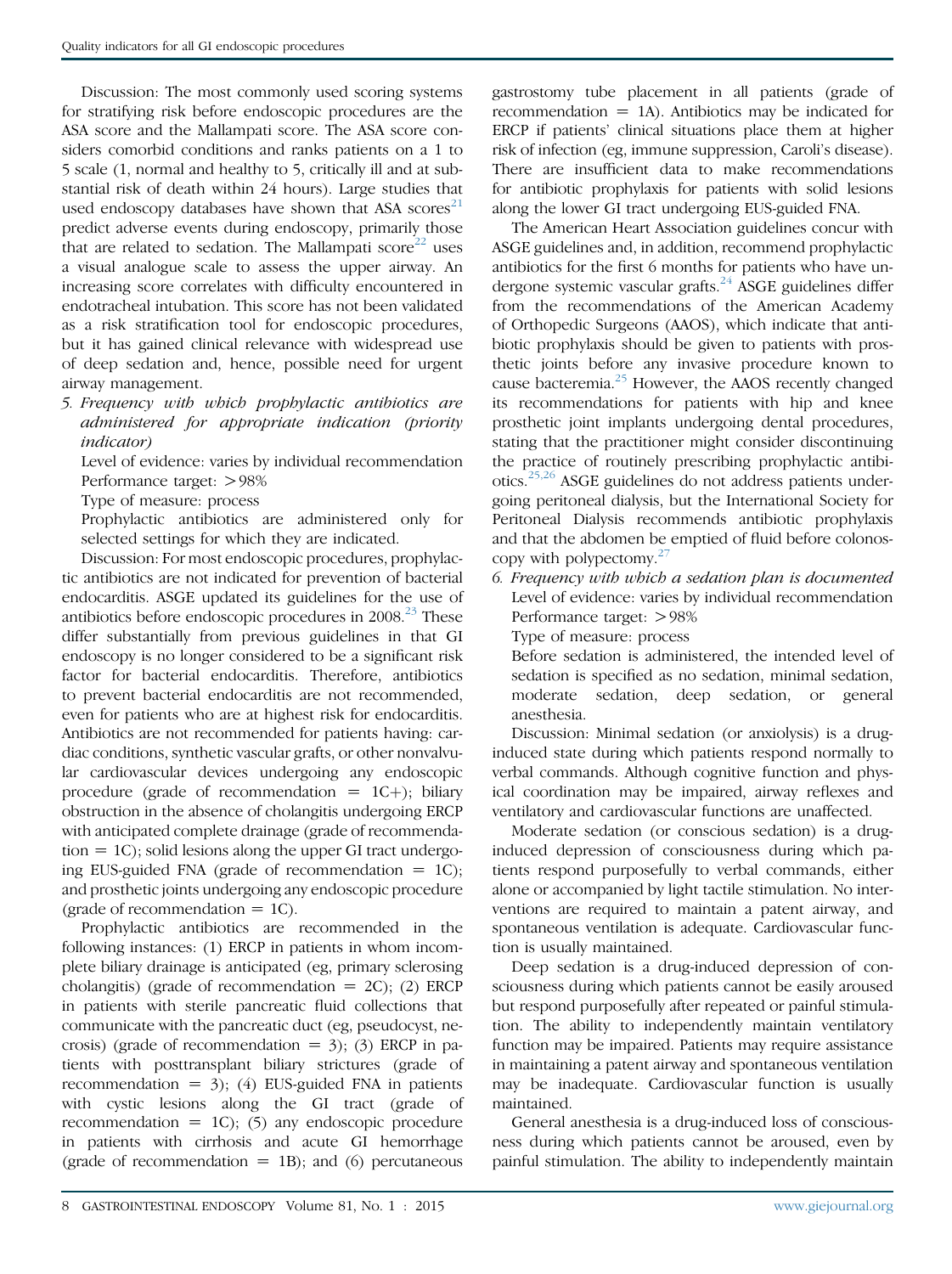ventilatory function is often impaired. Patients often require assistance in maintaining a patent airway, and positive pressure ventilation may be required because of depressed spontaneous ventilation or drug-induced depression of neuromuscular function. Cardiovascular function may be impaired.

The ASA recommends that because sedation is a continuum, it may not be possible to predict how an individual patient will respond. Hence, physicians intending to produce a given level of sedation should be able to rescue patients whose level of sedation becomes deeper than initially intended. Individuals administering moderate sedation should be able to rescue patients who enter a state of deep sedation, whereas those administering deep sedation should be able to rescue patients who enter a state of general anesthesia.[28](#page-12-0)

7. Frequency with which management of antithrombotic therapy is formulated and documented before the procedure (priority indicator)

Level of evidence: 3

Performance target: N/A

Type of measure: process

Antithrombotic medication use by the patient is recorded, and a plan regarding periprocedural management of antithrombotic medications is documented and communicated to the patient and health care team.

Discussion: ASGE guidelines regarding the management of patients taking antithrombotic agents undergoing endoscopy were updated in 2009.<sup>29</sup> In general, diagnostic endoscopic procedures are considered low risk for causing procedure-related bleeding and do not require cessation of antithrombotic agents. Some therapeutic endoscopic procedures are considered high risk for causing procedure-related bleeding and require cessation of some antithrombotic agents. Patients at high risk for thromboembolic adverse events may require bridge therapy, deferment of endoscopy, or consultation with a cardiologist. These high-risk conditions include atrial fibrillation associated with other cardiac conditions or a history of thromboembolism, mechanical mitral valve, coronary artery stent placed within a year, acute coronary syndrome, or non-stented percutaneous coronary intervention after myocardial infarction. Most endoscopic procedures can be performed safely without discontinuing aspirin. In the majority of nontherapeutic procedures, antithrombotic medications may be resumed immediately. In patients who have received endoscopic therapy, the timing of resumption needs to be individualized, taking into account the type of endoscopic therapy performed and the risk of thromboembolism. A quality improvement goal is to formulate and document a coordinated plan to manage antithrombotic medications for all patients taking these medications.

8. Frequency with which a team pause is conducted and documented Level of evidence: 3

Performance target: > 98%

Type of measure: process

Before administration of sedation or insertion of the endoscope, the endoscopy team pauses to confirm patient identity and type of procedure. This should be recorded.

Discussion: A team pause (also referred to as time-out) before initiating any procedure requiring sedation or anesthesia is now mandated nationally by the Centers for Medicare & Medicaid Services and several accrediting organizations. The purpose of this pause is to verify that the correct patient is undergoing the desired procedure. If necessary, the pause may allow for reassessment of any history, laboratory test, or radiologic data that may affect the performance or safety of the endoscopic procedure. It also may provide an opportunity for the endoscopist to inform team members of the planned procedure and the potential for interventions or deviations from usual practice that would require special equipment.

9. Frequency with which endoscopy is performed by an individual who is fully trained and credentialed to perform that particular procedure Level of evidence: 3

Performance Target: > 98%

Type of measure: process

A quality endoscopy procedure is one performed by an endoscopist who has met objective measures for competency.

Discussion: Achieving the desired objectives and minimizing adverse events ultimately define the quality of an endoscopic procedure. There is evidence that colonoscopy performed by a low-procedure–volume endoscopist is associated with an increased risk of perforation and bleeding. $30$ The ASGE has published training and credentialing guidelines $31-35$  that establish basic principles of competency, and these should be applied to the credentialing process wherever GI endoscopy is performed. Several important themes in this regard deserve emphasis: (1) objective measures of performance and not simply number of procedures performed in training should be used to define competency; (2) measures of competence, especially when wellestablished benchmarks are available, should be universal and not vary by specialty; (3) competency in one procedure should not necessarily imply competency in another; and (4) competency in a given endoscopic procedure should require that the endoscopist be able to perform minimum therapeutic maneuvers specific to that procedure (eg, standard polypectomy in colonoscopy and stent placement for distal biliary obstruction in ERCP). $32,36$ 

# Preprocedure research questions

- 1. How often are procedures performed for inappropriate indications in clinical practice? What is the reason for performance of such procedures? Are there strategies that can minimize such procedures?
- 2. Do supplements such as pamphlets, videos, or interactive computer programs enhance patient understanding of the procedure during the consent process?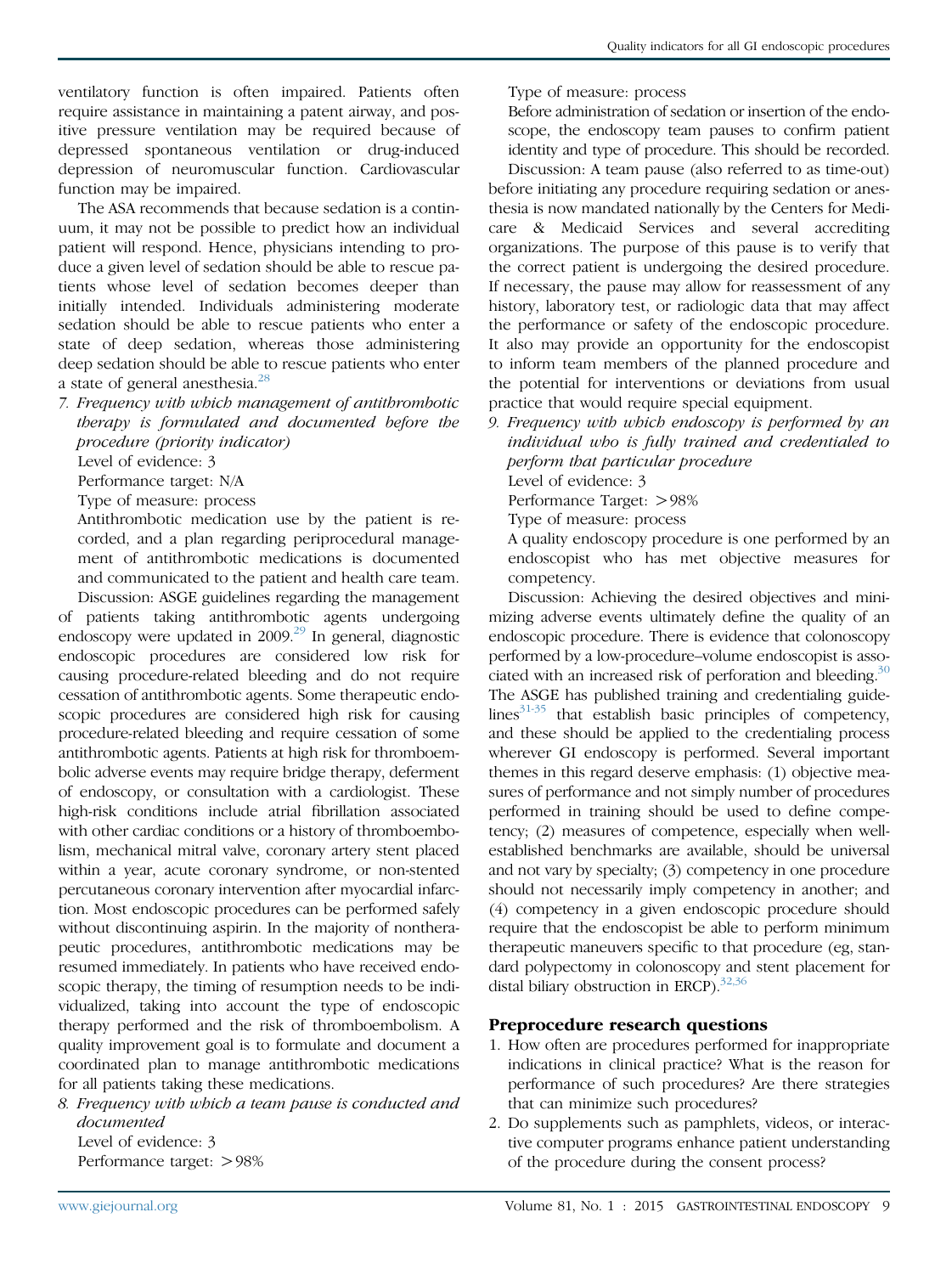- 3. Do new preprocedure risk stratification tools that are specific for GI endoscopy need to be developed and validated?
- 4. Are referring physicians and endoscopists knowledgeable about new antibiotic prophylaxis guidelines?
- 5. What is the optimal and most cost-effective use of monitored anesthesia sedation for GI endoscopy? Does monitored anesthesia sedation influence endoscopists performance, endoscopy outcomes, or patient satisfaction?
- 6. What are the risks of stopping antithrombotic medications for endoscopy?
- 7. Can small colon polyps be removed in patients taking antithrombotic medications?
- 8. What are the optimal components of a team pause for endoscopy?
- 9. How prevalent is the use of recently proposed endoscopy-specific checklists, and does this process improve patient outcomes?

# Intraprocedure quality indicators

The intraprocedure period extends from the administration of sedation, or insertion of the endoscope when no sedation is given, until the endoscope is removed. This period includes all the technical aspects of the procedure including completion of the examination and of therapeutic maneuvers. Common to most endoscopic procedures is the provision of sedation and need for patient monitoring.

- 10. Frequency with which photodocumentation is performed
	- Level of evidence: 3

Performance target: N/A

Type of measure: process

Photodocumentation of important anatomic landmarks and pathology should be performed.

Discussion: Although the effectiveness of endoscopic photography is unlikely to be proven in clinical studies, its use reflects current best practice and should be encouraged. Photographs of pathology may enhance patient understanding of the disease process, facilitate consultation with other physicians, and allow for precise comparisons during repeat procedures. This also may provide valuable information about the quality and completeness of prior evaluation when patients present at a later date with GI symptoms.

Cecal intubation rates of  $\geq$ 95% are achievable in healthy adults. $37-39$  Photodocumentation of the cecum is an integral part of the cecal intubation rate quality indicator and is included in the Physician Consortium for Performance Improvement/AGA/ASGE 2008 Endoscopy and Polyp Surveillance Measure Set. Photodocumentation of the cecum is the simplest and most practical method of verifying that a complete colonoscopy has been achieved.<sup>[40](#page-12-0)</sup> It is recommended that key anatomical features like the appendiceal orifice with surrounding cecal strap fold and the cecum with ileocecal valve be photographed. Alternative images include the ileocecal valve orifice or the terminal ileum showing the presence of terminal ileal villi, circular valvulae conniventes, or lymphoid hyperplasia.<sup>[41](#page-12-0)</sup> Photodocumentation of anatomic landmarks for other endoscopic procedures are not as well standardized but are encouraged.

11. Frequency with which patient monitoring during sedation is performed and documented Level of evidence: 3 Performance target:  $>98\%$ Type of measure: process During sedated endoscopic procedures the following

parameters are monitored: oxygen saturation with pulse oximetry, pulse rate, and blood pressure. Blood pressure and pulse rate should be recorded at intervals no greater than 5 minutes.

Discussion: It is generally accepted that patient monitoring improves safety, even though none of the proposed monitoring parameters have been shown to improve outcome in well-designed studies. Patient monitoring recommendations for oximetry, pulse rate, and blood pressure are included in guidelines published by ASGE and  $ASA^{17,42}$  $ASA^{17,42}$  $ASA^{17,42}$  and provide a means to detect potentially dangerous changes in a patient's cardiopulmo-nary status during sedation.<sup>[43](#page-12-0)</sup> Although capnography monitoring has been shown to be associated with reduced hypoxemia in patients undergoing endoscopy under deep sedation with propofol there are no data yet to support the use of capnography monitoring in moderate sedation.<sup>[44](#page-13-0)</sup>

- 12. Frequency with which the doses and routes of administration of all medications used during the procedure are documented Level of evidence: 3 Performance target:  $>98\%$ Type of measure: process
- 13. Frequency with which use of reversal agents is documented
	- Level of evidence: 3

Performance target:  $>98\%$ 

Type of measure: process

The use of reversal agents (eg, flumazenil, naloxone) should be recorded. This should be reported as the percentage of such events of all procedures using the same sedation agent (eg, the percent of time flumazenil was used for excessive sedation when midazolam was used as a sedative).

Discussion: As a surrogate to measuring airway management, some health care institutions have chosen to use the administration of reversal agents for an adverse event or unsafe procedure. The use of this indicator must be judicious because it may penalize physicians for use of these potentially life-saving medications. The task force strongly recommends that any use of this endpoint be accomplished in a nonpunitive manner so as not to discourage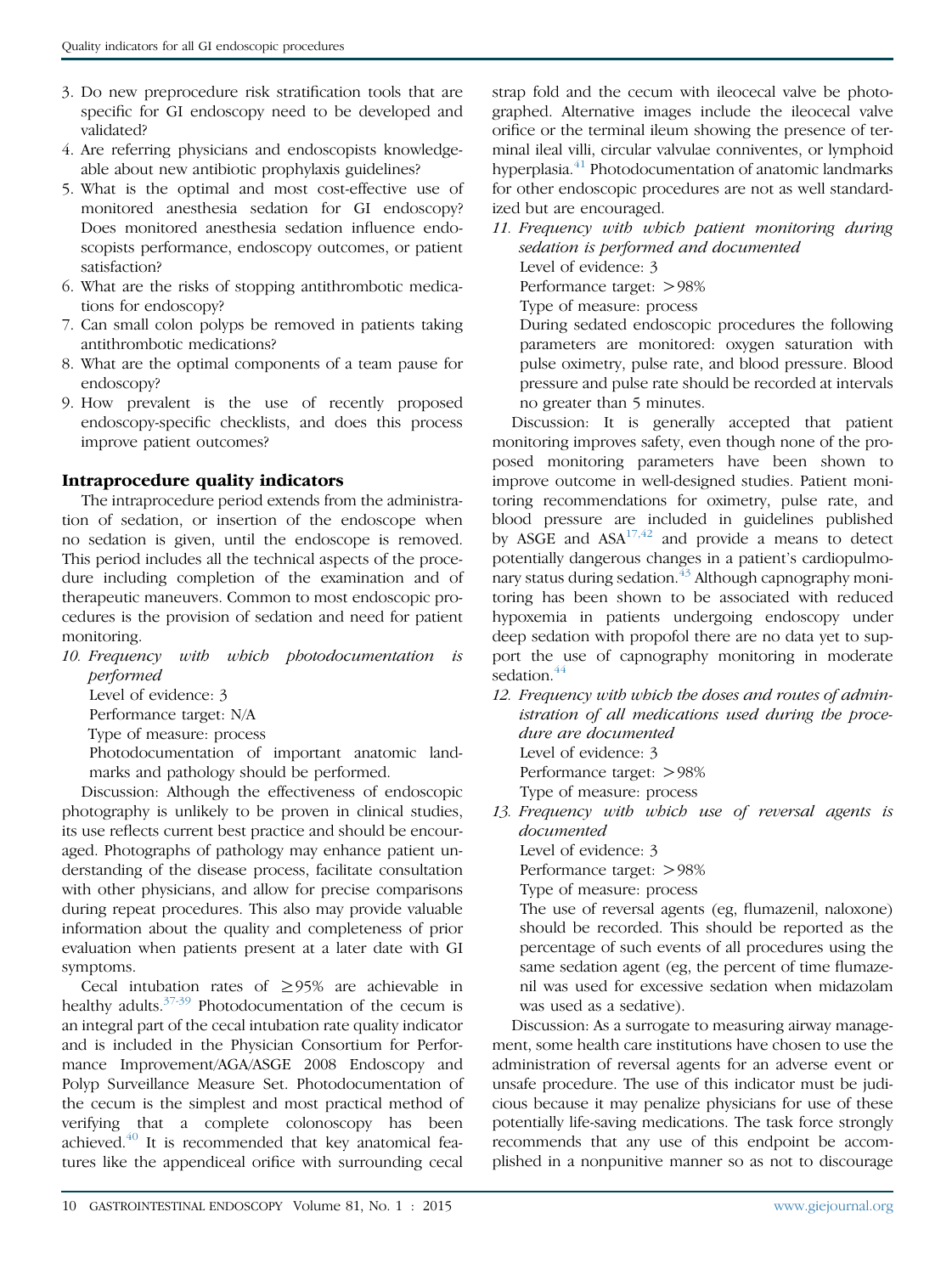the use of reversal agents. Although documentation of reversal agents used should be standard and such events scrutinized, it should be considered within the context of process improvement and not as an indirect measure of outcome.

- 14. Frequency with which procedure interruption and premature termination because of sedation-related issues is documented
	- Level of evidence: 3

Performance target:  $>98\%$ 

Measure type: process

Any sedation-related event including airway management that requires interruption and premature termination of the procedure should be documented.

Discussion: Clinical decision making in which the physician is constantly weighing the risks and benefits of the endoscopic procedure are the hallmark of good clinical care and are to be encouraged. Therefore, an aborted endoscopic procedure should not automatically be considered an adverse event. Such events should be scrutinized in a nonpunitive manner within the context of continuous quality improvement. When the cause of procedure interruption is related to oversedation or poor airway management, this should be recorded. As more sedation-related outcomes are studied, benchmarks for the outcome measure in the future may vary by procedure type, ASA classification, and type of sedation used.

# Intraprocedure research questions

- 1. Do monitoring techniques, such as capnography, during routine endoscopic procedures under moderate and deep sedation improve detection of sedation-related adverse events with any impact on patient outcomes?
- 2. What is the optimal training requirement for gastroenterologists with regard to airway management and sedation?
- 3. What is the optimal sedation protocol for the following groups of patients: the obese, patients with sleep apnea, and patients classified as ASA class III or higher?
- 4. Does monitoring reversal agent administration as a quality indicator discourage their use and adversely affect patient outcomes?

# Postprocedure quality indicators

The postprocedure period extends from the time the endoscope is removed to subsequent follow-up. Postprocedure activities include providing instructions to the patient, documentation of the procedure, recognition and documentation of adverse events, pathology follow-up, communication with referring physicians, and assessing patient satisfaction.

15. Frequency with which discharge from the endoscopy unit according to predetermined discharge criteria is documented Level of evidence: 3 Performance target:  $>98\%$ 

Measure type: process

Documentation is required that the patient has met predetermined discharge criteria before discharge from the endoscopy unit.

Discussion: Every endoscopy unit should have a written policy regarding criteria the patient must meet before discharge from the unit. $43$  Documentation that the patient has achieved these criteria should be made.

16. Frequency with which patient instructions are provided

Level of evidence: 3 Performance target: > 98%

Measure type: process

Written discharge instruction should be provided in compliance with ASGE guidelines.<sup>45</sup>

Discussion: Clear written instructions should be provided to the patient before discharge. These instructions should include: diet restrictions, resumption or change in medications including antithrombotic agents, prescription of medications, return to activities such as driving, and contact information should an adverse event, question or emergency arise.<sup>[44](#page-13-0)</sup> Patients should be informed of signs and symptoms of delayed adverse events potentially relating to the procedure performed that should prompt a call to the physician. Patients should be told how they will be informed of relevant biopsy results. Information concerning necessary follow-up appointments or lack of need for such should be included.

17. Frequency with which the plan for pathology followup is specified and documented

Level of evidence: 3

Performance target: > 98%

Measure type: process

When biopsy specimens have been obtained, the management plan for the patient and notification of this plan to the referring physician should be documented.

Discussion: The pathology results frequently alter or determine subsequent management plans (eg, timing of surveillance colonoscopy, need for Helicobacter pylori treatment). Integration of pathology results into the care plan requires that the patient and the referring physician be notified of these findings and their implications. Patients may be notified by letter, electronically, by telephone call, or during a subsequent follow-up visit (with the endoscopist or other provider). Similarly, referring physicians should be notified of pathology results. The frequency with which patient and referring physicians actually receive pathology results and that these were integrated into a care plan is a more meaningful quality indicator than simple documentation of a notification plan. With increasing use and integration of electronic medical records, measurement of such more meaningful indicators may be readily possible in the future.

18. Frequency with which a complete procedure report is created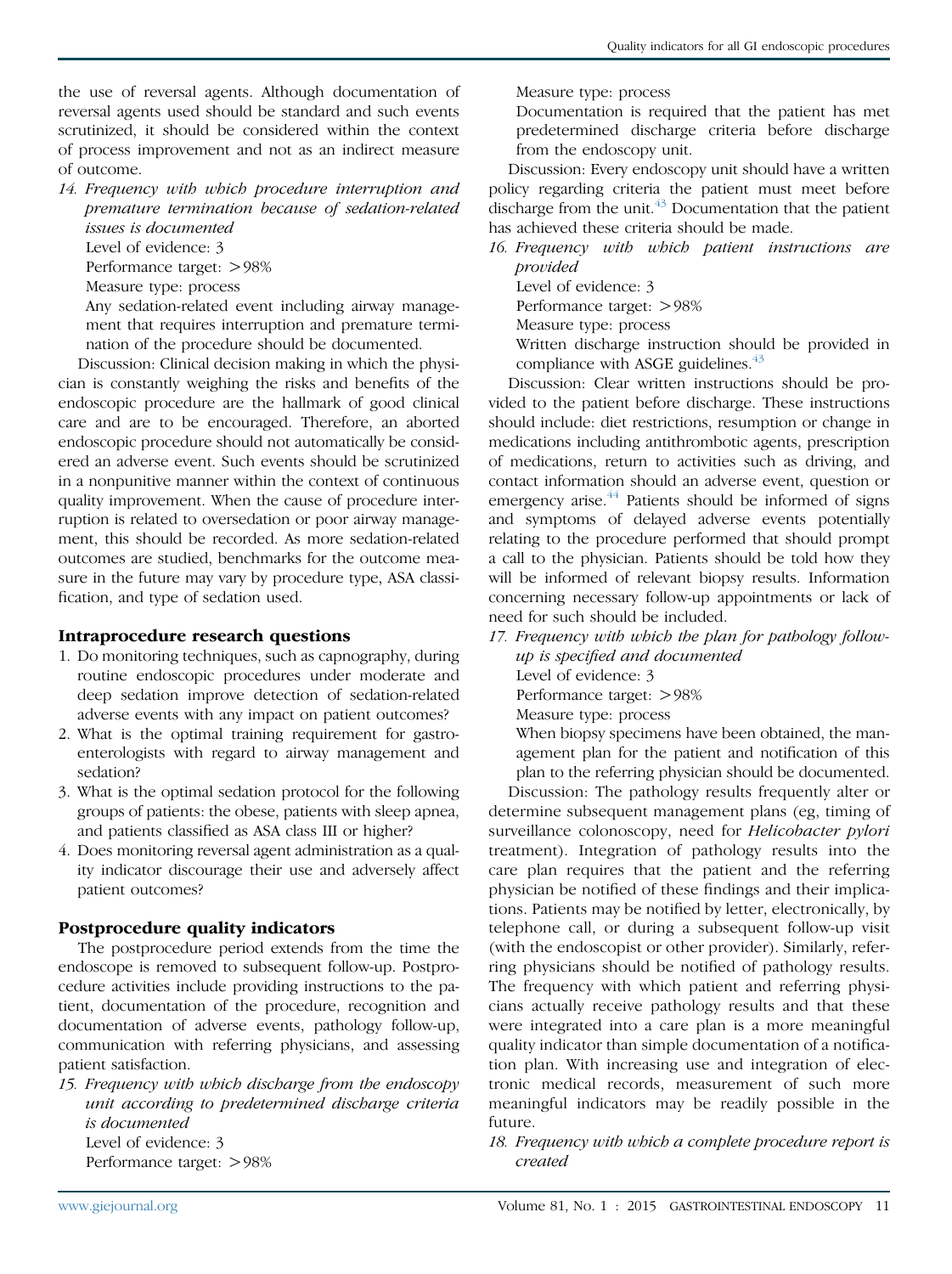Level of evidence: 3

Performance target: > 98%

Measure type: process

Procedure reports are required for every endoscopic procedure and should be accurate, succinct, and completed in a timely manner.

Discussion: Accurate and timely documentation of endoscopic findings and recommendations enhances patient care. $40$  The task force emphasizes that the procedure report be detailed, yet succinct. Requiring the inclusion of unnecessary details (eg, amount of blood loss during screening colonoscopy) distracts from relevant findings. Standardization of the language and structure of endoscopic reports may improve communication between physicians, enhance performance improvement activities, advance research activities, and foster international collaboration. Electronic medical records and computerized endoscopic report generating systems may greatly aid in this task. Quality assessment and "pay for performance" programs that depend on the collection of reliable, reproducible data benefit from such standardization. One such scheme is the Minimal standard terminology for gastrointestinal endoscopy—MST 3.0. proposed by the World Organization of Digestive Endoscopy.<sup>[45](#page-13-0)</sup> This document forms the basis for computer software by offering standard lists of terms to be used in the structured documentation of endoscopic findings. The Quality Assurance Task Group of the National Colorectal Cancer Roundtable also has developed a reporting and data system that is specific for colonoscopy. $40$  The goal of this tool is to provide endoscopists with a quality improvement instrument and to provide referring physicians with a colonoscopy report that uses standard terms and provides evidencebased follow-up recommendations.

The following are the minimal elements of an endoscopy.<sup>[40](#page-12-0)</sup>

- 1. Date of procedure
- 2. Patient identification data
- 3. Endoscopist(s)
- 4. Assistant(s) and trainee participation in procedure
- 5. Documentation of relevant patient history and physical examination (if not separately documented)
- 6. Confirmation of informed consent
- 7. Endoscopic procedure (both planned and performed are required)
- 8. Indication(s)
- 9. Type of endoscopic instrument
- 10. Medication (anesthesia, analgesia, sedation)
- 11. Anatomic extent of examination
- 12. Limitation(s) of examination
- 13. Tissue or fluid samples obtained
- 14. Findings
- 15. Diagnostic impression
- 16. Results of therapeutic intervention (if any)
- 17. Adverse events (if any)
- 18. Disposition
- 19. Recommendations for subsequent care
- 19. Frequency with which adverse events are documented

Level of evidence: 3

Performance target:  $>98\%$ 

Measure type: process

Adverse events should be classified according to their timing, level of certainty of attribution to the endoscopic procedure, and degree of consequent disturbance to the patient, and this should be documented.

Discussion: Improving the safety of endoscopy is a major goal of the ASGE, ACG, and AGA and is consistent with efforts spearheaded by the Institute of Medicine.<sup>[46](#page-13-0)</sup> There is evidence suggesting that adverse event rates may be 2 to 3 times higher than previously documented and reported.<sup>[47](#page-13-0)</sup> An ASGE task force proposed definitions and classification of endoscopy-related adverse events in an attempt to standardize data collection and reporting.<sup>[48](#page-13-0)</sup> An adverse event is one that prevents completion of the planned procedure or results in admission to the hospital, prolongation of existing hospital stay, another procedure (needing sedation and/or anesthesia), or subsequent medical consultation. Adverse events can be subdivided based on timing as preprocedure, intraprocedure (from the administration of sedation, or insertion of the endoscope when no sedation is given, until the endoscope is removed), postprocedure (up to 14 days), and late (any time after 14 days). A level of certainty of attribution to the endoscopic procedure as definite, probable, possible, or unlikely should be recorded. Severity of adverse events should be graded by the degree of consequent disturbance to the patient and any changes in the plan of care as mild, moderate, severe, or fatal. Preprocedure and intraprocedure adverse events that are evident on completion of endoscopy should be recorded in the endoscopy report. Adverse events that are recognized later also should be recorded. Ideally, this documentation should be linked to the original endoscopy report as an addendum.

20. Frequency with which adverse events occur Level of evidence: 3

Performance target: N/A

Measure type: outcome

Discussion: Periprocedural adverse events vary from mild postprocedure bloating to cardiopulmonary arrest. The rate of cardiopulmonary adverse events in large, national studies is between  $0.01\%$  and  $0.6\%$ .<sup>[49-52](#page-13-0)</sup> Patientrelated risk factors for cardiopulmonary adverse events include preexisting cardiopulmonary disease, advanced age, ASA class III or higher, and an increased modified Goldman score.[53](#page-13-0) Prospective, multicenter registries report perforation rates of 0.01% to 0.04% for upper endoscopies, whereas the rate of perforation during colonoscopy is generally less than  $0.1\%$ <sup>[54-57](#page-13-0)</sup> In general, perforation rates  $> 0.1\%$  during screening colonoscopies or 0.2% for all colonoscopies should raise concerns as to whether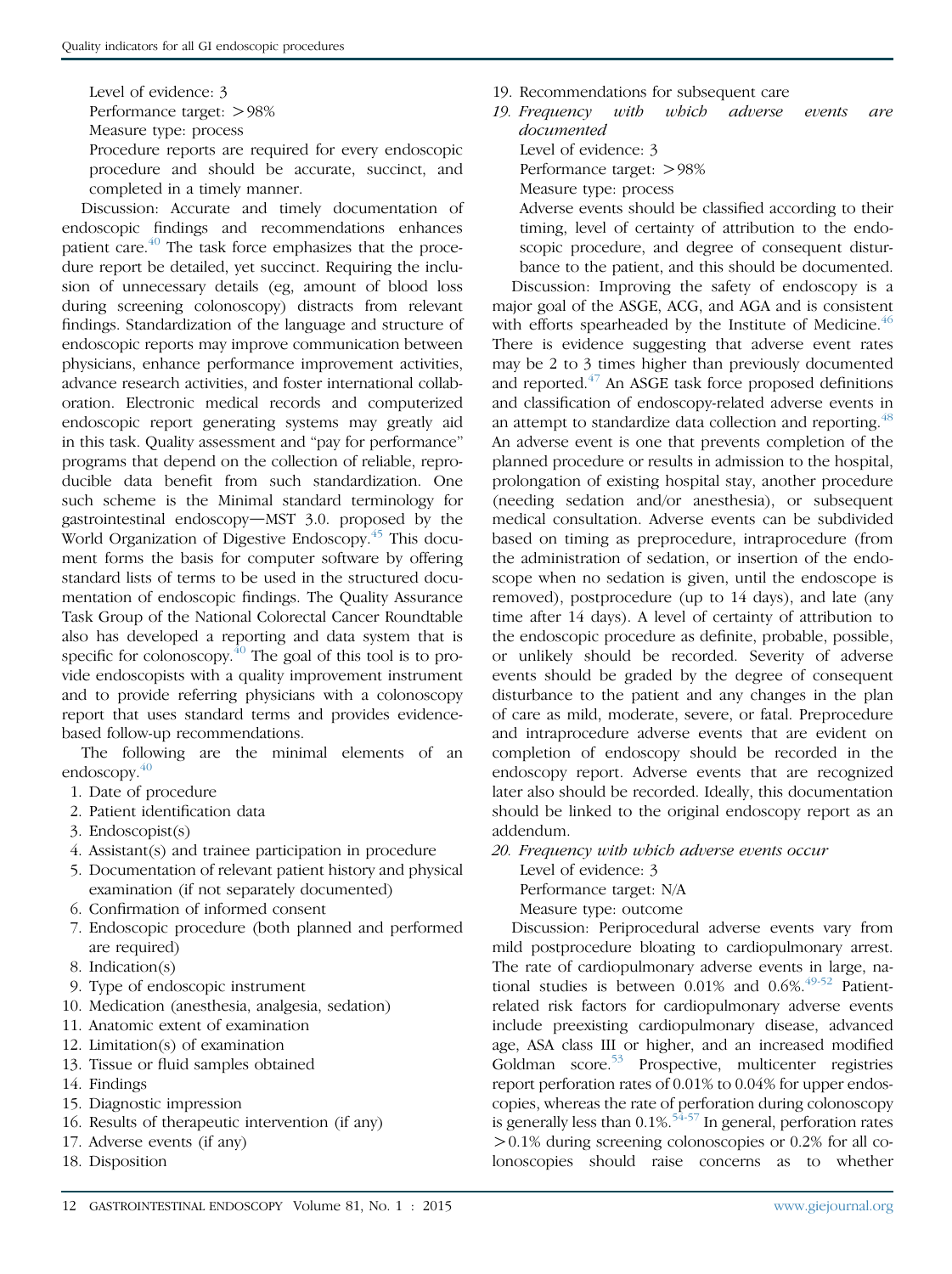#### <span id="page-10-0"></span>TABLE 4. Priority quality indicators common to all GI endoscopic procedures\*

Frequency with which endoscopy is performed for an indication that is included in a published standard list of appropriate indications, and the indication is documented

Frequency with which prophylactic antibiotics are administered for appropriate indication

Frequency with which management of antithrombotic therapy is formulated and documented before the procedure

\* See text for specific targets and discussion.

inappropriate practices are the cause of the perforations.<sup>[58](#page-13-0)</sup> Perforation rates with ERCP range from  $0.1\%$  to  $0.6\%$ .<sup>[59-61](#page-13-0)</sup> Early identification and expeditious management of a perforation have been shown to decrease associated morbidity and mortality.[54,56,61,62](#page-13-0) Although perforation often requires surgery, endoscopic repair may be appropriate in select individuals.<sup>63</sup>

Hemorrhage is most often associated with polypectomy but can happen after ERCP with or without sphincterotomy, mucosal resection, gastrostomy placement, stent placement, or dilation.<sup>[49,51,52](#page-13-0)</sup> When associated with polypectomy, hemorrhage may occur immediately or can be delayed for several weeks after the procedure.<sup>[64](#page-13-0)</sup> A number of large studies have reported hemorrhage rates of 0.1% to 0.6% after colonoscopy.<sup>[56](#page-13-0)</sup> For routine clinical practice, bleeding rates for polypectomy should be  $\lt 1\%$ <sup>[58](#page-13-0)</sup> A study analyzing over 50,000 colonoscopies by using Medicare claims found that the rate of GI hemorrhage was significantly different with or without polypectomy: 2.1 per 1000 procedures coded as screening without polypectomy and 3.7 per 1000 for procedures coded as diagnostic without polypectomy, compared with 8.7 per 1000 for any procedures with polypectomy.<sup>[65](#page-13-0)</sup>

21. Frequency with which postprocedure and late adverse events occur and are documented

Level of evidence: 3

Performance target: N/A

Measure type: outcome

Attempts should be made to contact patients about 14 days after endoscopy to determine whether any adverse events had occurred after discharge from the endoscopy unit and whether these were attributable to the procedure.

Discussion: The task force recognizes the challenges of collecting complete and reliable data on postprocedure and late adverse events resulting from endoscopy. To emphasize the importance of collecting and recording postprocedure and late adverse events, this is stated as a separate quality indicator. The significant added cost and use of human resources necessary to perform 14-day follow-up remain an obstacle. Voluntary reporting of adverse events alone is neither ideal nor sufficient because 15% to 45% of adverse events go unrecognized or unreported.<sup>[57,66,67](#page-13-0)</sup> This task force also recommends that endoscopy report generators allow these data to be included as an addendum to the endoscopy report. When absence of any adverse

event is confirmed by direct patient contact, such information should be added. $45,48$  We anticipate that adherence to this quality indicator will become more easily accomplished with future integration of interoperable electronic health records, practice management systems, and endoscopy report writers, which will allow searchable data warehouses to identify delayed adverse events.

22. Frequency with which patient satisfaction data are obtained

Level of evidence: 3

Performance target: N/A Measure type: process

Information on patient satisfaction is collected by use of a validated and standardized questionnaire.

Discussion: ASGE, in its publications "Quality and outcomes assessment in gastrointestinal endoscopy," recommends the use of a validated questionnaire of patient satisfaction (GHAA 9) modified for use after endoscopic procedures.[46,68,69](#page-13-0) For smaller practices, it may be reasonable to offer surveys to all patients, whereas, in other settings, a random sample may be appropriate. It is anticipated that these survey results will be reviewed within a continuous quality improvement process. As greater percentages of patients provide satisfaction feedback and as benchmarks for patient satisfaction surveys are defined, true outcome indicators of patient satisfaction may become feasible.

23. Frequency with which communication with referring providers is documented

Level of evidence: 3

Performance target: N/A

Measure type: process

The results of the endoscopic procedure and follow-up recommendations must be communicated to the referring provider or primary care physician, and this communication should be documented.

Discussion: Lack of communication of endoscopic results with other care providers may result in patient mismanagement. It is the responsibility of the endoscopist to provide results and recommendations regarding therapy, further diagnostic testing, and follow-up to the referring physician, primary provider, or other relevant health care providers. This may be done by letter, facsimile, telephone call, secure e-mail, or forwarded electronic medical record communication. In particular, patients with confirmed or suspected malignancies need documentation of plans for further follow-up, staging, and treatment.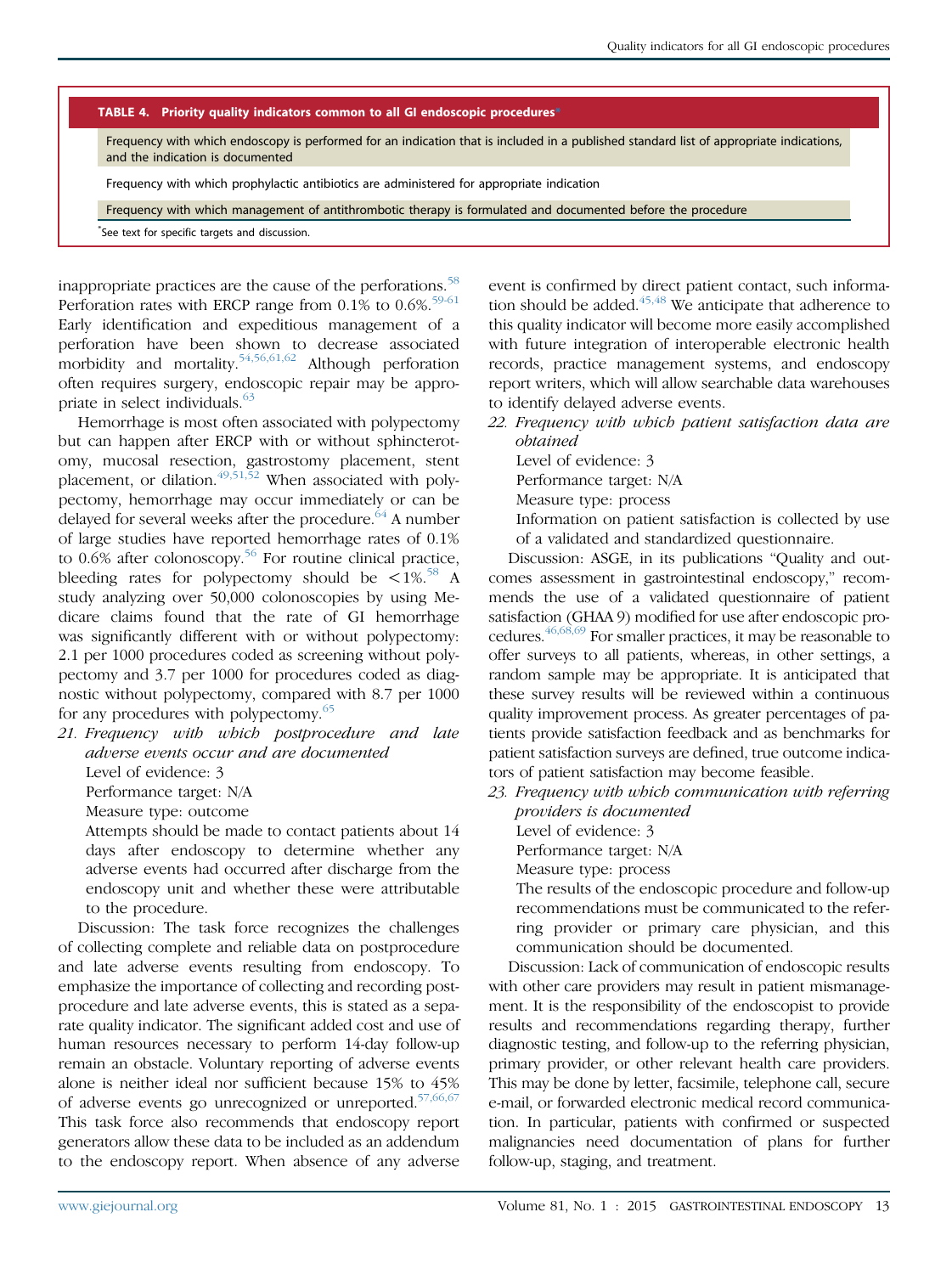### <span id="page-11-0"></span>Postprocedure research questions

- 1. How often do patients comply with instructions on resumption of driving after sedation? Can patients drive after being given propofol sedation?
- 2. Does giving a copy of the procedure report directly to the patient affect patient satisfaction or compliance with follow-up recommendations?
- 3. Does the use of standardized terminology improve communication and compliance with postprocedure recommendations?
- 4. Would the practice of using required fields to report quality indicators improve the reliability of data obtained from the computerized reports for benchmarking and quality reporting?
- 5. What factors improve patient satisfaction with endoscopy?

### Priority quality indicators

The recommended priority indicators that are common to all endoscopic procedures are (1) appropriate indication -endoscopy performed for an appropriate indication, (2) prophylactic antibiotics—prophylactic antibiotics administered only for selected settings in which they are indicated, and  $(3)$  antithrombotic therapy—antithrombotic medication use by the patient recorded and a plan regarding management of antithrombotic medications in place [\(Table 4](#page-10-0)). For each of these indicators, reaching the recommended performance target is considered strongly associated with important clinical outcomes. These indicators can be measured readily in a manageable number of examinations.

### **Conclusions**

Quality assurance and pay-for-performance programs are increasingly playing a vital role in health care policy. By providing incentives to good clinical practices and by penalizing unnecessary and suboptimal care, policymakers rationalize that clinical outcomes will improve while reducing health care spending. For practitioners to differentiate between good and suboptimal clinical care, these programs require need-validated and robust quality indicators. These programs now influence practice patterns and reimbursement. The law of unintended consequences applies to measurement of quality, therefore, it is paramount that endoscopists and their representative organizations remain intimately involved in the development of these quality indicators. Our goal is to develop a rational and evidence-based system of benchmarks for every quality indicator. The benchmark will be set such that every welltrained endoscopist committed to patient care will be able to meet them without undue burden. However, the benchmarks will need to be set high enough to identify underperforming providers who may benefit from remediation. It is anticipated that endoscopy units will select a subset of these indicators most appropriate for their needs. These indicators should then be measured and reported. If the benchmarks associated with these indicators

already are being met, then another set of indicators should be chosen to further the process of continuous quality improvement. If performance falls below the benchmarks, then remediation programs should be developed and implemented. Indicators should be remeasured periodically to determine the effectiveness of such programs.

### DISCLOSURES

Dr Shaheen received research grant support from Covidien Medical, CSA Medical, and Takeda Pharmaceuticals. All other authors disclosed no financial relationships relevant to this publication.

> Prepared by: Maged K. Rizk, MD\* Mandeep S. Sawhney, MD, MS\* Jonathan Cohen, MD Irving M. Pike, MD Douglas G. Adler, MD Jason A. Dominitz, MD, MHS John G. Lieb II, MD David A. Lieberman, MD Walter G. Park, MD, MS Nicholas J. Shaheen, MD, MPH Sachin Wani, MD

\*Drs Rizk and Sawhney contributed equally to this work.

Abbreviations: AAOS, American Academy of Orthopedic Surgeons; ACG, American College of Gastroenterology; AGA, American Gastroenterological Association; ASA, American Society of Anesthesiologists; ASGE, American Society for Gastrointestinal Endoscopy.

This document is a product of the ASGE/ACG Task Force on Quality in Endoscopy. This document was reviewed and approved by the Governing Boards of the American Society for Gastrointestinal Endoscopy and the American College of Gastroenterology. It appears simultaneously in Gastrointestinal Endoscopy and the American Journal of Gastroenterology.



This document was reviewed and endorsed by the American Gastroenterological Association Institute.



#### **REFERENCES**

- 1. [Chassin MR, Galvin RW. The urgent need to improve health care qual](http://refhub.elsevier.com/S0016-5107(14)02048-3/sref1)[ity. Institute of Medicine National Roundtable on Health Care Quality.](http://refhub.elsevier.com/S0016-5107(14)02048-3/sref1) [JAMA 1998;280:1000-5.](http://refhub.elsevier.com/S0016-5107(14)02048-3/sref1)
- 2. [Petersen BT. Quality assurance for endoscopists. Best Pract Res Clin](http://refhub.elsevier.com/S0016-5107(14)02048-3/sref2) [Gastroenterol 2011;25:349-60](http://refhub.elsevier.com/S0016-5107(14)02048-3/sref2).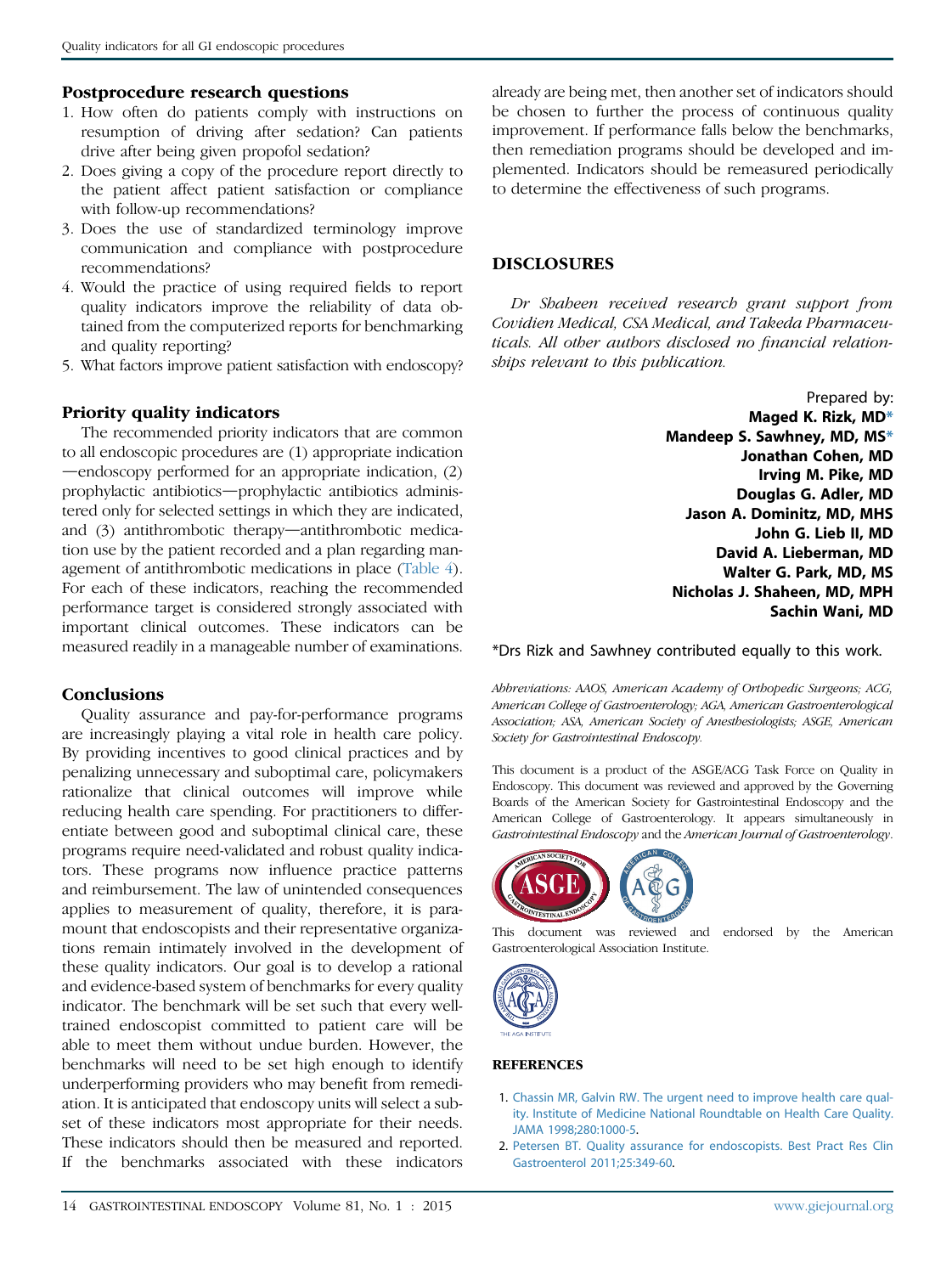- <span id="page-12-0"></span>3. [Faigel DO, Pike IM, Baron TH, et al. Quality indicators for gastrointes](http://refhub.elsevier.com/S0016-5107(14)02048-3/sref3)[tinal endoscopic procedures: an introduction. Am J Gastroenterol](http://refhub.elsevier.com/S0016-5107(14)02048-3/sref3) [2006;101:866-72.](http://refhub.elsevier.com/S0016-5107(14)02048-3/sref3)
- 4. [Guyatt G, Sinclair J, Cook D, et al. Moving from evidence to action.](http://refhub.elsevier.com/S0016-5107(14)02048-3/sref4) Grading recommendations-[a qualitative approach. In: Users](http://refhub.elsevier.com/S0016-5107(14)02048-3/sref4)' guides [to the medical literature. Chicago: AMA Press; 2002, p. 599-608](http://refhub.elsevier.com/S0016-5107(14)02048-3/sref4).
- 5. [ASGE Standards of Practice Committee; Early DS, Ben-Menachem T,](http://refhub.elsevier.com/S0016-5107(14)02048-3/sref6) [Decker GA, et al. Appropriate use of GI endoscopy. Gastrointest Endosc](http://refhub.elsevier.com/S0016-5107(14)02048-3/sref6) [2012;75:1127-31.](http://refhub.elsevier.com/S0016-5107(14)02048-3/sref6)
- 6. [ASGE Standards of Practice Committee. Appropriate use of gastroin](http://refhub.elsevier.com/S0016-5107(14)02048-3/sref5)[testinal endoscopy. American Society for Gastrointestinal Endoscopy.](http://refhub.elsevier.com/S0016-5107(14)02048-3/sref5) [Gastrointest Endosc 2000;52:831-7.](http://refhub.elsevier.com/S0016-5107(14)02048-3/sref5)
- 7. [Froehlich F, Repond C, Mullhaupt B, et al. Is the diagnostic yield of up](http://refhub.elsevier.com/S0016-5107(14)02048-3/sref7)[per GI endoscopy improved by the use of explicit panel-based appro](http://refhub.elsevier.com/S0016-5107(14)02048-3/sref7)[priateness criteria? Gastrointest Endosc 2000;52:333-41.](http://refhub.elsevier.com/S0016-5107(14)02048-3/sref7)
- 8. [de Bosset V, Froehlich F, Rey JP, et al. Do explicit appropriateness](http://refhub.elsevier.com/S0016-5107(14)02048-3/sref8) [criteria enhance the diagnostic yield of colonoscopy? Endoscopy](http://refhub.elsevier.com/S0016-5107(14)02048-3/sref8) [2002;34:360-8.](http://refhub.elsevier.com/S0016-5107(14)02048-3/sref8)
- 9. [Bersani G, Rossi A, Ricci G, et al. Do ASGE guidelines for the appropriate](http://refhub.elsevier.com/S0016-5107(14)02048-3/sref9) [use of colonoscopy enhance the probability of finding relevant pathol](http://refhub.elsevier.com/S0016-5107(14)02048-3/sref9)[ogies in an open access service? Dig Liver Dis 2005;37:609-14](http://refhub.elsevier.com/S0016-5107(14)02048-3/sref9).
- 10. [Morini S, Hassan C, Meucci G, et al. Diagnostic yield of open access co](http://refhub.elsevier.com/S0016-5107(14)02048-3/sref10)[lonoscopy according to appropriateness. Gastrointest Endosc 2001;54:](http://refhub.elsevier.com/S0016-5107(14)02048-3/sref10) [175-9](http://refhub.elsevier.com/S0016-5107(14)02048-3/sref10).
- 11. [Mahajan RJ, Marshall JB. Prevalence of open-access gastrointestinal](http://refhub.elsevier.com/S0016-5107(14)02048-3/sref11) [endoscopy in the United States. Gastrointest Endosc 1997;46:21-6](http://refhub.elsevier.com/S0016-5107(14)02048-3/sref11).
- 12. [Mahajan RJ, Barthel JS, Marshall JB. Appropriateness of referrals for](http://refhub.elsevier.com/S0016-5107(14)02048-3/sref12) [open-access endoscopy. How do physicians in different medical spe](http://refhub.elsevier.com/S0016-5107(14)02048-3/sref12)[cialties do? Arch Intern Med 1996;156:2065-9](http://refhub.elsevier.com/S0016-5107(14)02048-3/sref12).
- 13. [Keren D, Rainis T, Stermer E, et al. A nine-year audit of open-access up](http://refhub.elsevier.com/S0016-5107(14)02048-3/sref13)[per gastrointestinal endoscopic procedures: results and experience of](http://refhub.elsevier.com/S0016-5107(14)02048-3/sref13) [a single centre. Can J Gastroenterol 2011;25:83-8](http://refhub.elsevier.com/S0016-5107(14)02048-3/sref13).
- 14. [Standards of Practice Committee; Zuckerman MJ, Shen B, Harrison ME](http://refhub.elsevier.com/S0016-5107(14)02048-3/sref14) [3rd, et al. Informed consent for GI endoscopy. Gastrointest Endosc](http://refhub.elsevier.com/S0016-5107(14)02048-3/sref14) [2007;66:213-8.](http://refhub.elsevier.com/S0016-5107(14)02048-3/sref14)
- 15. [Cotton PB. Analysis of 59 ERCP lawsuits](http://refhub.elsevier.com/S0016-5107(14)02048-3/sref15)-mainly about indications. [Gastrointest Endosc 2006;63:378; 82, quiz 464.](http://refhub.elsevier.com/S0016-5107(14)02048-3/sref15)
- 16. [ASGE Standards of Practice Committee. Quality improvement of](http://refhub.elsevier.com/S0016-5107(14)02048-3/sref16) [gastrointestinal endoscopy: guidelines for clinical application. From](http://refhub.elsevier.com/S0016-5107(14)02048-3/sref16) [the ASGE. American Society for Gastrointestinal Endoscopy. Gastroint](http://refhub.elsevier.com/S0016-5107(14)02048-3/sref16)[est Endosc 1999;49:842-4](http://refhub.elsevier.com/S0016-5107(14)02048-3/sref16).
- 17. [Standards of Practice Committee; Lichtenstein DR, Jagannath S, Baron](http://refhub.elsevier.com/S0016-5107(14)02048-3/sref17) [TH, et al. Sedation and anesthesia in GI endoscopy. Gastrointest En](http://refhub.elsevier.com/S0016-5107(14)02048-3/sref17)[dosc 2008;68:205-16.](http://refhub.elsevier.com/S0016-5107(14)02048-3/sref17)
- 18. American Society of Anesthesiologists. Standards, Quality indicators, Statements and Other Documents. Available at: [https://www.asahq.](https://www.asahq.org/For-Members/Standards-Guidelines-and-Statements.aspx) [org/For-Members/Standards-Guidelines-and-Statements.aspx](https://www.asahq.org/For-Members/Standards-Guidelines-and-Statements.aspx).
- 19. [American Society of Anesthesiologists Committee. Practice guidelines](http://refhub.elsevier.com/S0016-5107(14)02048-3/sref18) [for preoperative fasting and the use of pharmacologic agents to](http://refhub.elsevier.com/S0016-5107(14)02048-3/sref18) [reduce the risk of pulmonary aspiration: application to healthy patients](http://refhub.elsevier.com/S0016-5107(14)02048-3/sref18) [undergoing elective procedures: an updated report by the American](http://refhub.elsevier.com/S0016-5107(14)02048-3/sref18) [Society of Anesthesiologists Committee on Standards and Practice Pa](http://refhub.elsevier.com/S0016-5107(14)02048-3/sref18)[rameters. Anesthesiology 2011;114:495-511.](http://refhub.elsevier.com/S0016-5107(14)02048-3/sref18)
- 20. [Huffman M, Unger RZ, Thatikonda C, et al. Split-dose bowel prepara](http://refhub.elsevier.com/S0016-5107(14)02048-3/sref19)[tion for colonoscopy and residual gastric fluid volume: an observa](http://refhub.elsevier.com/S0016-5107(14)02048-3/sref19)[tional study. Gastrointest Endosc 2010;72:516-22.](http://refhub.elsevier.com/S0016-5107(14)02048-3/sref19)
- 21. [Enestvedt BK, Eisen GM, Holub J, et al. Is the American Society of An](http://refhub.elsevier.com/S0016-5107(14)02048-3/sref20)[esthesiologists classification useful in risk stratification for endoscopic](http://refhub.elsevier.com/S0016-5107(14)02048-3/sref20) [procedures? Gastrointest Endosc 2013;77:464-71.](http://refhub.elsevier.com/S0016-5107(14)02048-3/sref20)
- 22. [Charles RJ, Chak A, Cooper GS, et al. Use of open access in GI endos](http://refhub.elsevier.com/S0016-5107(14)02048-3/sref21)[copy at an academic medical center. Gastrointest Endosc 1999;50:](http://refhub.elsevier.com/S0016-5107(14)02048-3/sref21) [480-5](http://refhub.elsevier.com/S0016-5107(14)02048-3/sref21).
- 23. [ASGE Standards of Practice Committee; Banerjee S, Shen B, Baron TH,](http://refhub.elsevier.com/S0016-5107(14)02048-3/sref22) [et al. Antibiotic prophylaxis for GI endoscopy. Gastrointest Endosc](http://refhub.elsevier.com/S0016-5107(14)02048-3/sref22) [2008;67:791-8.](http://refhub.elsevier.com/S0016-5107(14)02048-3/sref22)
- 24. [Wilson W, Taubert KA, Gewitz M, et al. Prevention of infective endocar](http://refhub.elsevier.com/S0016-5107(14)02048-3/sref23)[ditis: guidelines from the American Heart Association: a guideline from](http://refhub.elsevier.com/S0016-5107(14)02048-3/sref23)

[the American Heart Association Rheumatic Fever, Endocarditis and Ka](http://refhub.elsevier.com/S0016-5107(14)02048-3/sref23)[wasaki Disease Committee, Council on Cardiovascular Disease in the](http://refhub.elsevier.com/S0016-5107(14)02048-3/sref23) [Young, and the Council on Clinical Cardiology, Council on Cardiovascu](http://refhub.elsevier.com/S0016-5107(14)02048-3/sref23)[lar Surgery and Anesthesia, and the Quality of Care and Outcomes](http://refhub.elsevier.com/S0016-5107(14)02048-3/sref23) [Research Interdisciplinary Working Group. J Am Dent Assoc](http://refhub.elsevier.com/S0016-5107(14)02048-3/sref23) [2007;138:739; 45, 747-60](http://refhub.elsevier.com/S0016-5107(14)02048-3/sref23).

- 25. Antibiotic Prophylaxis for Patients after Total Joint Replacement Information Statement from the American Academy of Orthopedic Surgeons. Antibiotic Prophylaxis for Bacteremia in Patients with Joint Replacements [no authors listed]. Statement 1033. February 2009, revised June, 2010, retired December 17, 2012.
- 26. American Academy of Orthopaedic Surgeons/American Dental Association. Prevention of orthopaedic implant infection in patients undergoing dental procedures. Evidence-based guideline and evidence report [no authors listed]. Available at: [http://www.aaos.org/research/](http://www.aaos.org/research/guidelines/PUDP/PUDP_guideline.pdf) [guidelines/PUDP/PUDP\\_guideline.pdf.](http://www.aaos.org/research/guidelines/PUDP/PUDP_guideline.pdf) Accessed August 26, 2014.
- 27. [Piraino B, Bailie GR, Bernardini J, et al. Peritoneal dialysis-related](http://refhub.elsevier.com/S0016-5107(14)02048-3/sref24) [infections recommendations: 2005 update. Perit Dial Int 2005;25:107-31](http://refhub.elsevier.com/S0016-5107(14)02048-3/sref24).
- 28. American Society of Anesthesiologists. Continuum of depth of sedation: definition of general anesthesia and levels of sedation/analgesia. Available at: [http://www.asahq.org/For-Members/Standards-Guidelines](http://www.asahq.org/For-Members/Standards-Guidelines-and-Statements.aspx)[and-Statements.aspx.](http://www.asahq.org/For-Members/Standards-Guidelines-and-Statements.aspx) Accessed August 26, 2014.
- 29. [ASGE Standards of Practice Committee; Anderson MA, Ben-Menachem](http://refhub.elsevier.com/S0016-5107(14)02048-3/sref25) [T, Gan SI, et al. Management of antithrombotic agents for endoscopic](http://refhub.elsevier.com/S0016-5107(14)02048-3/sref25) [procedures. Gastrointest Endosc 2009;70:1060-70.](http://refhub.elsevier.com/S0016-5107(14)02048-3/sref25)
- 30. [Lorenzo-Zuniga V, Moreno de Vega V, Domenech E, et al. Endoscopist](http://refhub.elsevier.com/S0016-5107(14)02048-3/sref26) [experience as a risk factor for colonoscopic complications. Colorectal](http://refhub.elsevier.com/S0016-5107(14)02048-3/sref26) [Dis 2010;12:e273-7.](http://refhub.elsevier.com/S0016-5107(14)02048-3/sref26)
- 31. [Eisen GM, Baron TH, Dominitz JA, et al. Methods of granting hospital](http://refhub.elsevier.com/S0016-5107(14)02048-3/sref27) [privileges to perform gastrointestinal endoscopy. Gastrointest Endosc](http://refhub.elsevier.com/S0016-5107(14)02048-3/sref27) [2002;55:780-3](http://refhub.elsevier.com/S0016-5107(14)02048-3/sref27).
- 32. [Wexner SD, Litwin D, Cohen J, et al. Principles of privileging and](http://refhub.elsevier.com/S0016-5107(14)02048-3/sref28) [credentialing for endoscopy and colonoscopy. Gastrointest Endosc](http://refhub.elsevier.com/S0016-5107(14)02048-3/sref28) [2002;55:145-8](http://refhub.elsevier.com/S0016-5107(14)02048-3/sref28).
- 33. [Eisen GM, Dominitz JA, Faigel DO, et al. Quality indicators for creden](http://refhub.elsevier.com/S0016-5107(14)02048-3/sref29)[tialing and granting privileges for endoscopic ultrasound. Gastrointest](http://refhub.elsevier.com/S0016-5107(14)02048-3/sref29) [Endosc 2001;54:811-4.](http://refhub.elsevier.com/S0016-5107(14)02048-3/sref29)
- 34. [Faigel DO, Baron TH, Adler DG, et al. ASGE guideline: guidelines for](http://refhub.elsevier.com/S0016-5107(14)02048-3/sref30) [credentialing and granting privileges for capsule endoscopy. Gastro](http://refhub.elsevier.com/S0016-5107(14)02048-3/sref30)[intest Endosc 2005;61:503-5.](http://refhub.elsevier.com/S0016-5107(14)02048-3/sref30)
- 35. [ASGE Standards of Practice Committee. ASGE Quality indicators for](http://refhub.elsevier.com/S0016-5107(14)02048-3/sref31) [clinical application. Methods of privileging for new technology in](http://refhub.elsevier.com/S0016-5107(14)02048-3/sref31) [gastrointestinal endoscopy. American Society for Gastrointestinal](http://refhub.elsevier.com/S0016-5107(14)02048-3/sref31) [Endoscopy. Gastrointest Endosc 1999;50:899-900.](http://refhub.elsevier.com/S0016-5107(14)02048-3/sref31)
- 36. [Standards of practice committee; Dominitz JA, Ikenberry SO, Anderson](http://refhub.elsevier.com/S0016-5107(14)02048-3/sref32) [MA, et al. Renewal of and proctoring for endoscopic privileges. Gastro](http://refhub.elsevier.com/S0016-5107(14)02048-3/sref32)[intest Endosc 2008;67:10-6.](http://refhub.elsevier.com/S0016-5107(14)02048-3/sref32)
- 37. [Imperiale TF, Wagner DR, Lin CY, et al. Risk of advanced proximal neo](http://refhub.elsevier.com/S0016-5107(14)02048-3/sref33)[plasms in asymptomatic adults according to the distal colorectal find](http://refhub.elsevier.com/S0016-5107(14)02048-3/sref33)[ings. N Engl J Med 2000;343:169-74](http://refhub.elsevier.com/S0016-5107(14)02048-3/sref33).
- 38. [Lieberman DA, Weiss DG, Bond JH, et al. Use of colonoscopy to screen](http://refhub.elsevier.com/S0016-5107(14)02048-3/sref34) [asymptomatic adults for colorectal cancer. Veterans Affairs Coopera](http://refhub.elsevier.com/S0016-5107(14)02048-3/sref34)[tive Study Group 380. N Engl J Med 2000;343:162-8.](http://refhub.elsevier.com/S0016-5107(14)02048-3/sref34)
- 39. [Schoenfeld P, Cash B, Flood A, et al. Colonoscopic screening of average](http://refhub.elsevier.com/S0016-5107(14)02048-3/sref35)[risk women for colorectal neoplasia. N Engl J Med 2005;352:2061-8.](http://refhub.elsevier.com/S0016-5107(14)02048-3/sref35)
- 40. [Lieberman D, Nadel M, Smith RA, et al. Standardized colonoscopy](http://refhub.elsevier.com/S0016-5107(14)02048-3/sref40) [reporting and data system: report of the Quality Assurance Task Group](http://refhub.elsevier.com/S0016-5107(14)02048-3/sref40) [of the National Colorectal Cancer Roundtable. Gastrointest Endosc](http://refhub.elsevier.com/S0016-5107(14)02048-3/sref40) [2007;65:757-66](http://refhub.elsevier.com/S0016-5107(14)02048-3/sref40).
- 41. [Hewett DG, Rex DK. Improving colonoscopy quality through health](http://refhub.elsevier.com/S0016-5107(14)02048-3/sref36)[care payment reform. Am J Gastroenterol 2010;105:1925-33](http://refhub.elsevier.com/S0016-5107(14)02048-3/sref36).
- 42. [American Society of Anesthesiologists Task Force on Sedation and](http://refhub.elsevier.com/S0016-5107(14)02048-3/sref37) [Analgesia by Non-Anesthesiologists. Practice guidelines for sedation](http://refhub.elsevier.com/S0016-5107(14)02048-3/sref37) [and analgesia by non-anesthesiologists. Anesthesiology 2002;96:1004-17](http://refhub.elsevier.com/S0016-5107(14)02048-3/sref37).
- 43. [Waring JP, Baron TH, Hirota WK, et al. Quality indicators for conscious](http://refhub.elsevier.com/S0016-5107(14)02048-3/sref38) [sedation and monitoring during gastrointestinal endoscopy. Gastroint](http://refhub.elsevier.com/S0016-5107(14)02048-3/sref38)[est Endosc 2003;58:317-22.](http://refhub.elsevier.com/S0016-5107(14)02048-3/sref38)